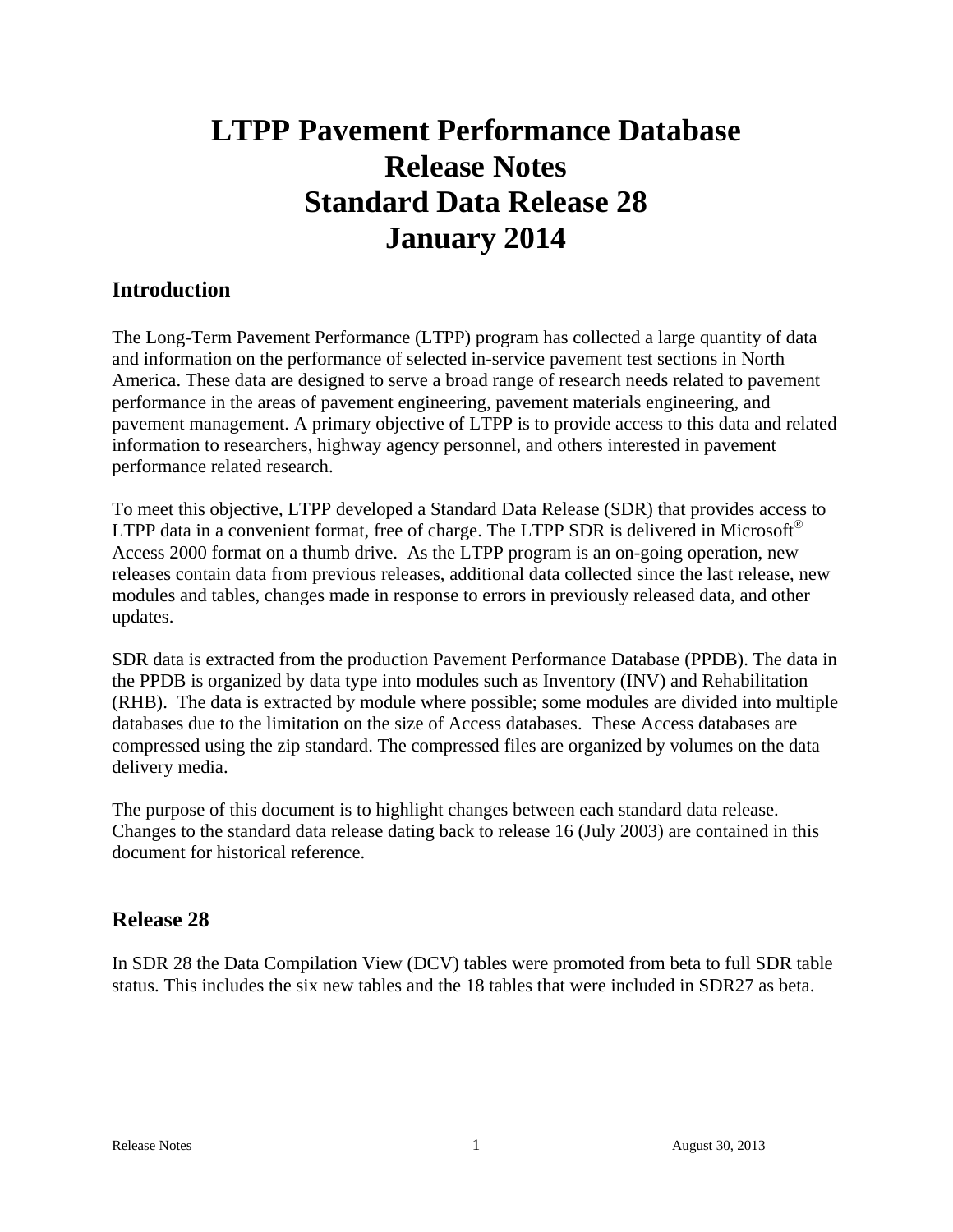#### *New Tables and Table Name Changes*

Six new tables were added to the DCV module. All of these tables contain data combined from existing tables. Unlike the tables in most other PPDB modules, the tables in the DCV module do not have a module designation in the table names. These new tables are:

- MNT IMP SOURCE. This table contains the location of the detailed information for those events included in MNT\_IMP. The source tables which contain available data from entries in the MNT\_IMP table include MNT\_ASPHALT\_CRACK\_SEAL, MNT\_ASPHALT\_PATCH, MNT\_ASPHALT\_SEAL, MNT\_GMG, MNT\_IMP, MNT\_PCC\_CRACK\_SEAL, MNT\_PCC\_FULL\_DEPTH, MNT\_PCC\_JOINT\_RESEAL, MNT\_PCC\_PART\_DEPTH, RHB\_MILL\_AND\_GRIND, SPS2\_PCC\_FULL\_DEPTH, SPS3\_CHIP, SPS3\_CRACK, SPS3\_SLURRY, SPS4\_CRACK\_SEAL\_GENERAL, SPS4\_PCC\_CRACK\_SEAL, SPS5\_AC\_PATCHES, SPS6\_DIAMOND\_GRIND, SPS6\_PCC\_CRACK\_SEAL, SPS6\_PCC\_FULL\_DEPTH, SPS6\_PCC\_JOINT\_RESEAL, SPS6\_PCC\_PART\_DEPTH, and SPS7\_MILLING tables.
- SECTION\_LAYOUT: This table contains section layout and location information. This table contains combined data from INV\_ID, INV\_GENERAL, SPS\_ID, SPS\_GENERAL, and SPS\_PROJECT\_STATIONS.
- SECTION STRUCTURE HISTORY: This table contains information on dates of structural changes to each section, including original construction, milling, overlays, and crack and seat events. It contains a mixture of data extracted from the EXPERIMENT\_SECTION, RHB\_IMP, SPS\_ID, INV\_AGE, and SECTION\_LAYER\_STRUCTURE tables.
- STABILIZATION DETAILS: This table contains information on stabilization types and quantities for unbound layers compiled from the INV\_STABIL, SPS1\_SUBGRADE\_PREP, SPS2\_SUBGRADE\_PREP, SPS8\_SUBGRADE\_PREP, and SPS9\_SUBGRADE\_PREP tables.
- SUBGRADE PROPERTIES. This table contains the physical properties of subgrade material. Contains data from INV\_SUBGRADE which has been expanded to the test section level. Data from the INV module does not include properties from test sections newly constructed after the start of the LTPP program in 1987.
- UNBOUND\_LAYER\_PROPERTIES**.** This table contains physical properties of unbound layers expanded to test section level from data contained in the INV\_UNBOUND table. Data in this table is constrained to that reported by participating highway agencies for pavement structures whose initial construction was completed prior to inclusions into the LTPP program.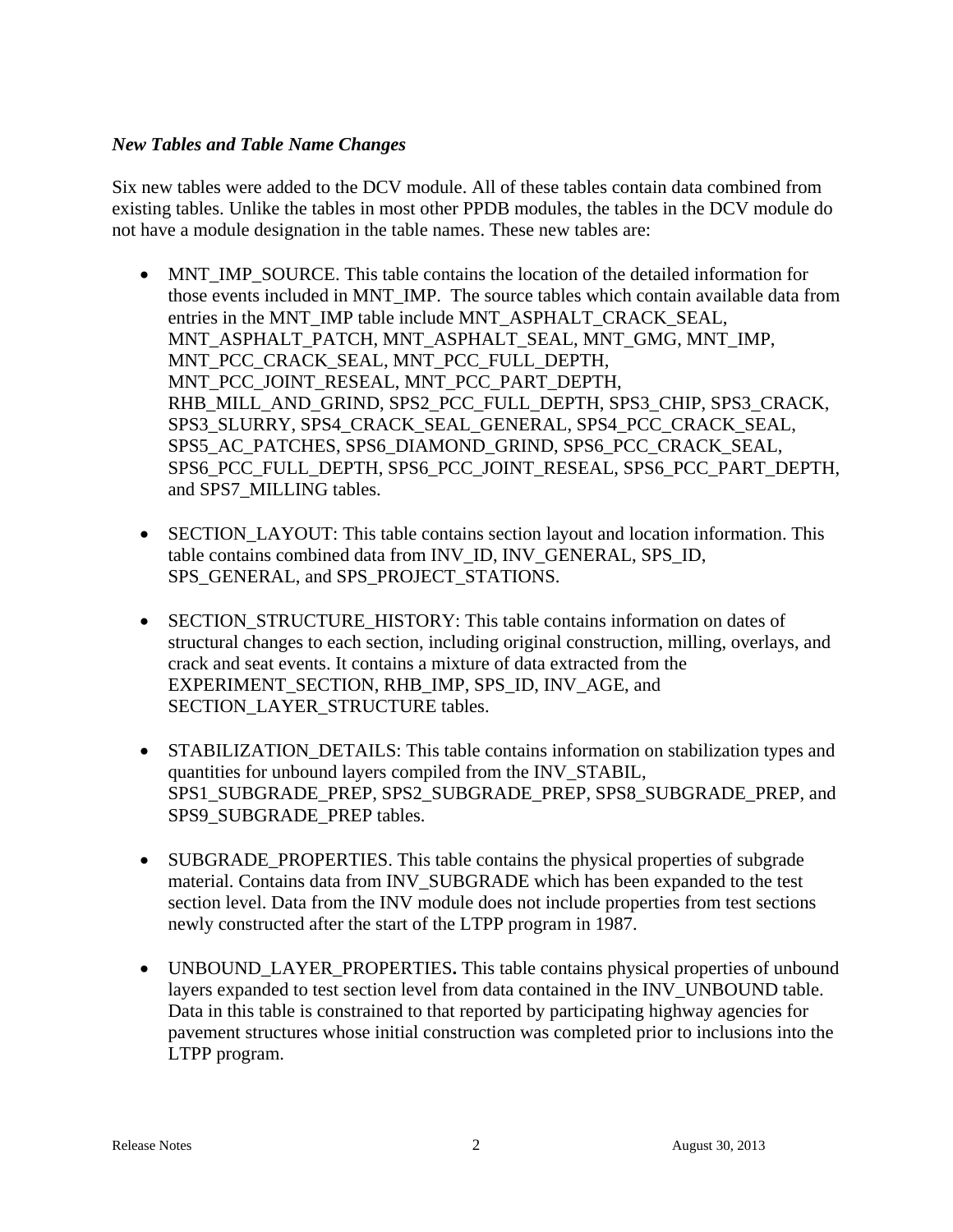### *Tables Excluded*

All tables included in SDR 27 are also included in SDR 28.

### *Other Notes*

The TST\_PC03 data has been updated with new information provided by the FHWA lab at Turner-Fairbanks Highway Research Center. The new data is primarily repeat tests on previously tested PCC cores.

The DTE field in MON\_DEFL\_DROP\_DATA has been removed. This field was never populated. Load transfer efficiency calculations are provided in MON\_DEFL\_LTE.

The structure of SPSWIM\_VALIDATION\_INIT has been modified to include three new fields: OUT\_OF\_STUDY\_TPF, LAST\_FULL\_YEAR, and COMMENTS.

# **Release 27**

### *New Tables and Table Name Changes*

In SDR 27, 33 new tables were added and seven existing tables were renamed. One new table was added for falling weight deflectometer (FWD) load transfer efficiency computations, 14 new tables for interpreted Dynamic Load Response (DLR) measurements, and 18 new tables that contain data combined from multiple existing tables. Seven of the existing DLR tables were renamed.

### *FWD Load Transfer Efficiency*

One new table, MON\_DEFL\_LTE, was added to the FWD\_Data\_Without\_Drop\_Data database to contain the results of load transfer efficiency computations from FWD measurements at transverse joints and cracks on portland cement concrete pavement layers.

• MON DEFL LTE. This table contains load transfer efficiency computation from falling weight deflectometer measurements from the J4, J5, C4, and C5 LANE\_NO measurements at transverse joints/cracks on jointed and continuously reinforced portland cement concrete pavements. The LTE computation is not corrected for slab bending effects.

### *DLR Tables*

The new DLR tables are the reinterpreted data from Ohio, which were removed from SDR 26. Due to differences in the interpretation method and table restructuring, this data is being added back into the database using a table name format starting with DLR\_OH. The data tables containing DLR data from North Carolina that were retained in SDR 26 were renamed using a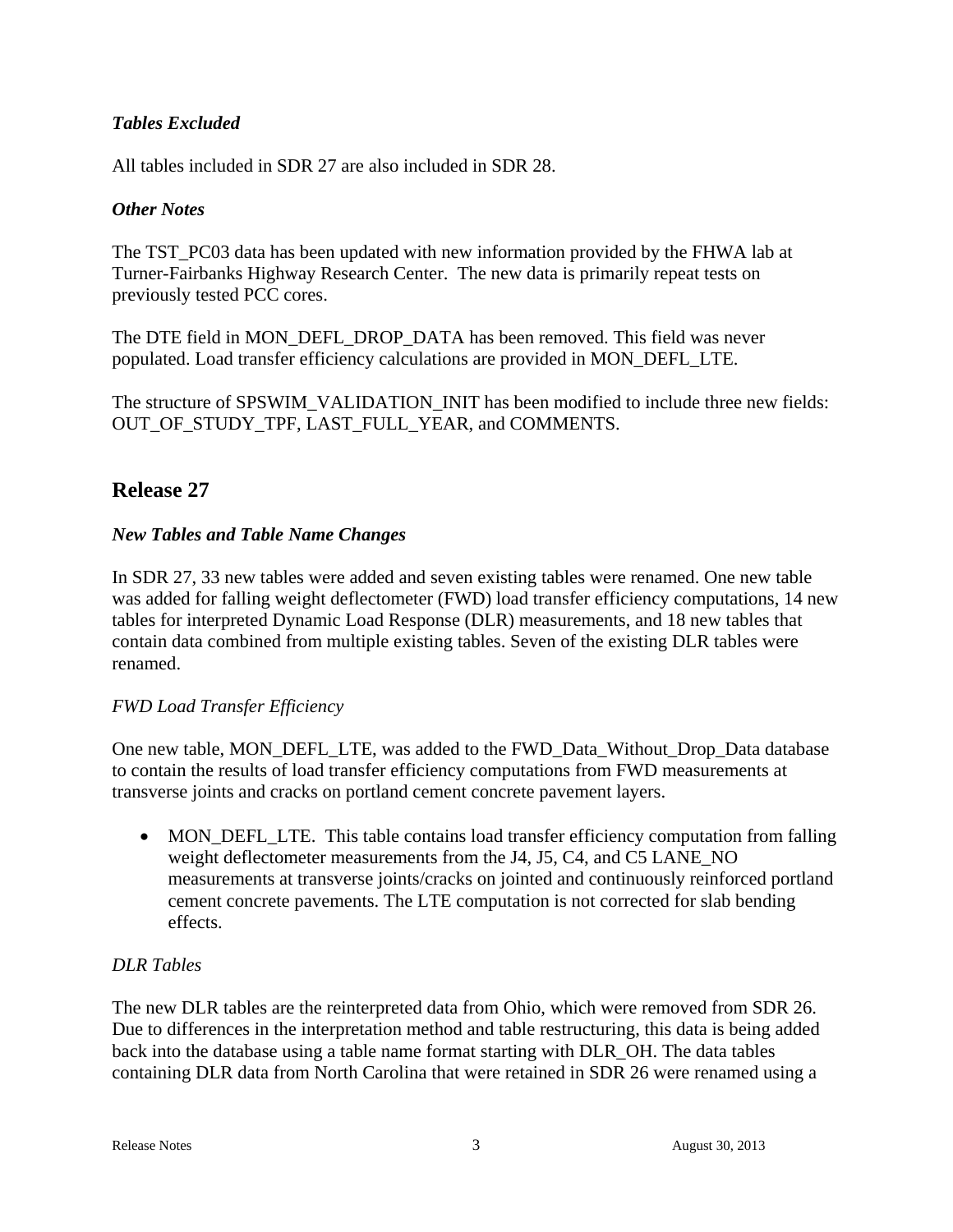name format that begins with DLR\_NC to distinguish this data from the Ohio DLR data. The DLR module now contains the following tables:

- DLR\_NC\_LVDT\_CONFIG\_PCC. This table contains LVDT gauge settings and location information for North Carolina DLR tests.
- DLR\_NC\_LVDT\_TRACE\_SUM\_PCC. This table contains LVDT trace summary information developed using DLRCheck for North Carolina DLR tests.
- DLR\_NC\_MASTER\_PCC. This table contains North Carolina DLR site and instrumentation summary information for Dynamic Load Response on AC sections.
- DLR\_NC\_STRAIN\_CONFIG\_PCC. This table contains North Carolina DLR test sensor gauges - device, settings and location information.
- DLR\_NC\_STRAIN\_TRACE\_SUM\_PCC. This table contains North Carolina Data Load Response strain trace summary information.
- DLR\_NC\_TEST\_MATRIX. This table contains North Carolina Dynamic Load Response test matrix summary information.
- DLR\_NC\_TRUCK\_GEOMETERY. This table contains North Carolina Dynamic Load Response truck geometry summary information.
- DLR\_OH\_LVDT\_CONFIG\_AC. This table contains LVDT gauge configuration settings and location information for Ohio DLR AC test sections.
- DLR\_OH\_LVDT\_CONFIG\_PCC. This table contains gauge configuration settings and location information for Ohio DLR PCC test sections.
- DLR\_OH\_LVDT\_TRACE\_SUM\_AC. This table contains interpreted LVDT peak values from AC pavement measurements at the Ohio DLR test site.
- DLR\_OH\_LVDT\_TRACE\_SUM\_PCC. This table contains interpreted LVDT peak values from PCC pavement measurements at the Ohio DLR test site.
- DLR\_OH\_MASTER\_AC. This table contains site summary instrumentation measurement information for Ohio DLR AC sections.
- DLR\_OH\_MASTER\_PCC. This table contains site summary instrumentation measurement information for Ohio DLR PCC sections.
- DLR\_OH\_PRESSURE\_CONFIG\_AC. This table contains pressure gauge configuration settings and location information for Ohio DLR AC test sections.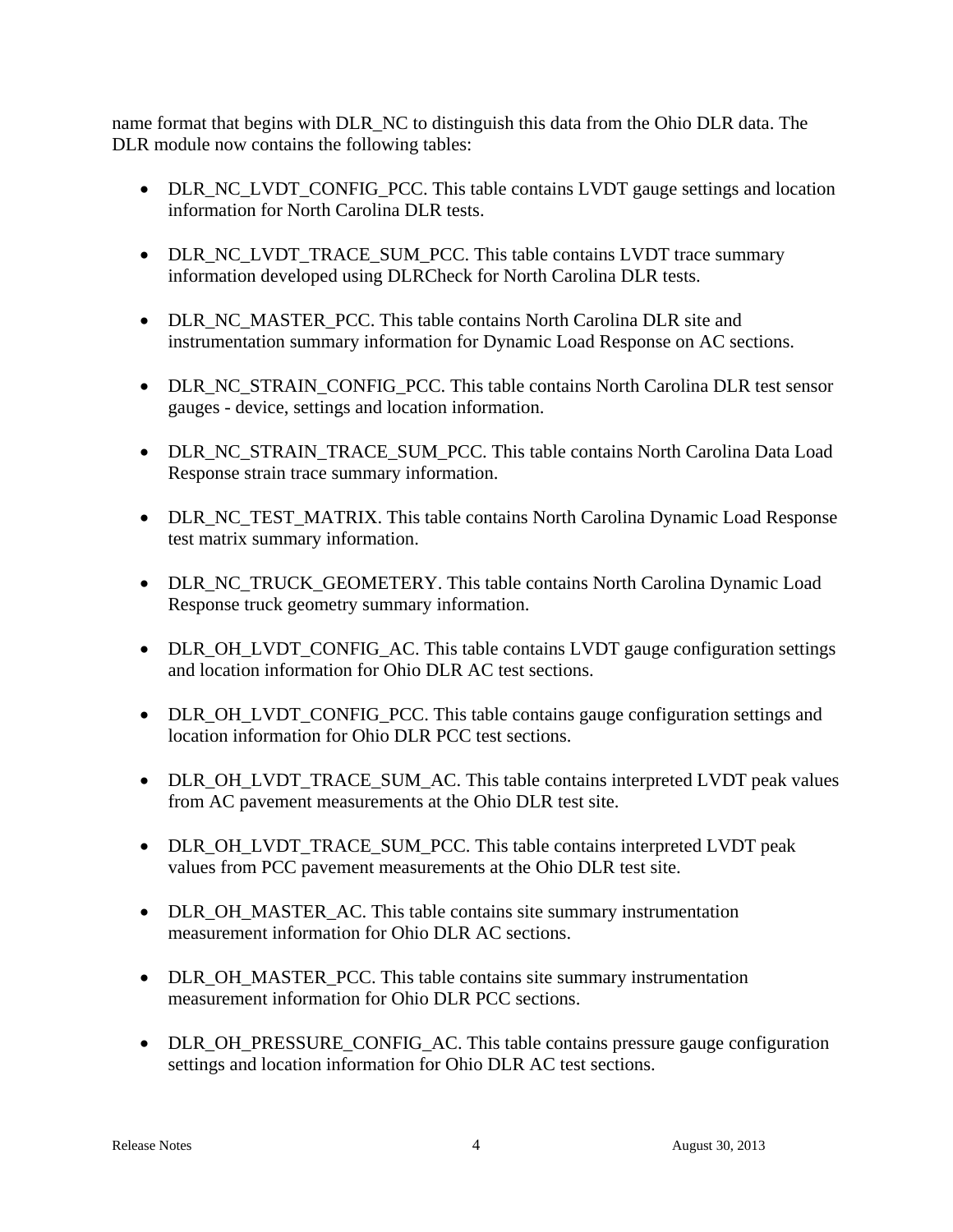- DLR\_OH\_PRESSURE\_TRACE\_SUM\_AC. This table contains interpreted pressure peak values from AC pavement measurements at the Ohio DLR test site.
- DLR OH STRAIN CONFIG AC. This table contains strain gauge configuration settings and location information for Ohio DLR AC test sections
- DLR\_OH\_STRAIN\_CONFIG\_PCC. This table contains strain gauge configuration settings and location information for Ohio DLR PCC test sections.
- DLR\_OH\_STRAIN\_TRACE\_SUM\_AC. This table contains interpreted strain peak values from AC pavement measurements at the Ohio DLR test site.
- DLR\_OH\_STRAIN\_TRACE\_SUM\_PCC. This table contains interpreted strain peak values from PCC pavement measurements at the Ohio DLR test site.
- DLR\_OH\_TEST\_MATRIX. This table contains test matrix summary information for the Ohio DLR tests.
- DLR\_OH\_TRUCK\_GEOMETERY. This table contains Ohio load response truck geometry summary information.

### *Data Compilation Views*

The tables in the new Data Compilation View (DCV) module contain data compiled from other existing tables with the primary intent of reducing the number of tables a user needs to look at for similar types of data elements. In addition to combining data, these tables also expand linked and project level data to create individual test section level records. Coded values have been replaced with the code description to alleviate the need to perform the linking necessary to get those values otherwise. While this information is technically implemented as a "view" in database terminology, it is presented as tables in the SDR.

The tables in the DCV module are included in SDR 27 as a beta or trial release in the interest of receiving data user feedback. The module is being released as volume 2 in SDR 27 to indicate a separation from the other PPDB data tables. Unlike most other PPDB modules, the views do not have a module designation in the table names. The new tables in the DCV module are:

- AC\_AGG\_GRADATION. This table contains gradation information for aggregate used in AC mixtures. Contains data from INV\_GRADATION, RHB\_ACO\_AGGR\_PROP, RHB\_CMRAP\_COMBINED\_AGG, and RHB\_HMRAP\_COMBINED\_AGG.
- AC AGG PROP. This table contains physical properties of aggregate used in AC mixtures. Contains data from INV\_PMA, RHB\_ACO\_AGGR\_PROP, RHB\_CMRAP\_COMBINED\_AGG, RHB\_HMRAP\_COMBINED\_AGG, SPS1\_PMA\_AGGREGATE\_PROP, SPS2\_PMA\_AGGREGATE\_PROP, SPS8\_PMA\_AGGREGATE\_PROP, and SPS9\_PMA\_AGGREGATE\_PROP.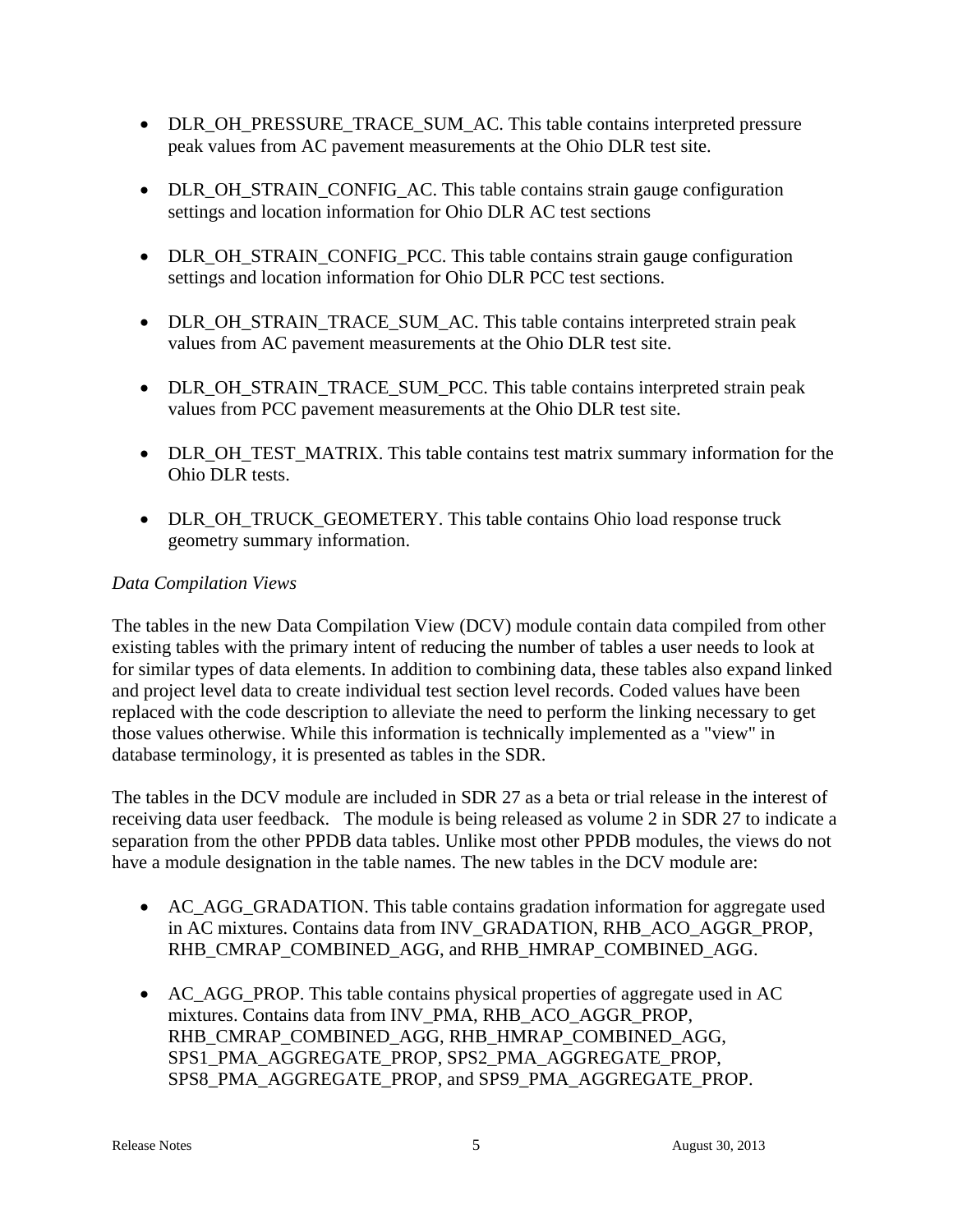- AC ANTISTRIP. This table contains information on anti-stripping agents used in AC mixtures. Contains data from INV\_PMA\_ORIG\_MIX, RHB\_ACO\_MIX\_PROP, SPS1\_PMA\_MIXTURE\_PROP, SPS2\_PMA\_MIXTURE\_PROP, SPS8\_PMA\_MIXTURE\_PROP, and SPS9\_PMA\_MIXTURE\_PROP.
- AC BINDER PROP. This table contains properties of the binder used in AC mixtures. Contains data from INV\_PMA\_ASPHALT, RHB\_ACO\_PROP, SPS1\_PMA\_AC\_PROPERTIES, SPS8\_PMA\_AC\_PROPERTIES, and SPS9\_PMA\_AC\_PROPERTIES.
- AC\_MIX\_PROP. This table contains AC Hveem and Marshall mixture information. Contains data from INV\_PMA\_ORIG\_MIX, RHB\_ACO\_LAB\_MIX, RHB\_CMRAP\_LAB\_MIX, RHB\_HMRAP\_LAB\_MIX, SPS1\_PMA\_MIXTURE\_PROP, SPS2\_PMA\_MIXTURE\_PROP, SPS8\_PMA\_MIXTURE\_PROP, SPS9\_PMA\_MIXTURE\_PROP, and SPS9\_PMA\_MIX\_DES\_PROP.
- AC\_MOISTURE\_SUSCEPTIBILITY. This table contains results from moisture susceptibility tests on AC samples. Contains data from INV\_PMA\_ORIG\_MIX and RHB\_ACO\_MIX\_PROP.
- AC\_VOLUMETRICS. This table contains volumetric properties of AC mixtures as reported by agencies. Contains data from INV\_PMA\_ORIG\_MIX, RHB\_ACO\_LAB\_MIX, RHB\_ACO\_MIX\_PROP, RHB\_CMRAP\_LAB\_MIX, RHB\_CMRAP\_MIX\_PROP, RHB\_HMRAP\_LAB\_MIX, RHB\_HMRAP\_MIX\_PROP, SPS1\_PMA\_MIXTURE\_PROP, SPS2\_PMA\_MIXTURE\_PROP, SPS8\_PMA\_MIXTURE\_PROP, SPS9\_PMA\_MIXTURE\_PROP, SPS9\_PMA\_MIX\_DES\_PROP, and SPS9\_SP\_PMA\_MIXTURE\_PROP.
- PCC\_ADMIXTURE. This table contains properties of admixtures used in PCC mixtures. Contains data from SPS8\_PCC\_MIXTURE\_DATA, SPS2\_PCC\_MIXTURE\_DATA, RHB\_PCCO\_MIXTURE, and INV\_ADMIX.
- PCC AGG GRADATION. This table contains gradation information for aggregate used in PCC mixtures. Contains data from INV\_GRADATION, RHB\_PCCO\_AGGR, SPS2\_PCC\_MIXTURE\_DATA, and SPS8\_PCC\_MIXTURE\_DATA.
- PCC\_AGG\_PROP. This table contains physical properties of aggregate used in PCC mixtures. Contains data from RHB\_PCCO\_AGGR, SPS2\_PCC\_MIXTURE\_DATA, SPS8\_PCC\_MIXTURE\_DATA, and INV\_PCC\_MIXTURE.
- PCC\_JOINT\_FORMING. This table contains methods used to create the joints on PCC layers. Contains data from RHB\_PCCO\_JOINT\_DATA, SPS8\_PCC\_JOINT\_DATA, SPS2\_PCC\_JOINT\_DATA, and INV\_PCC\_JOINT.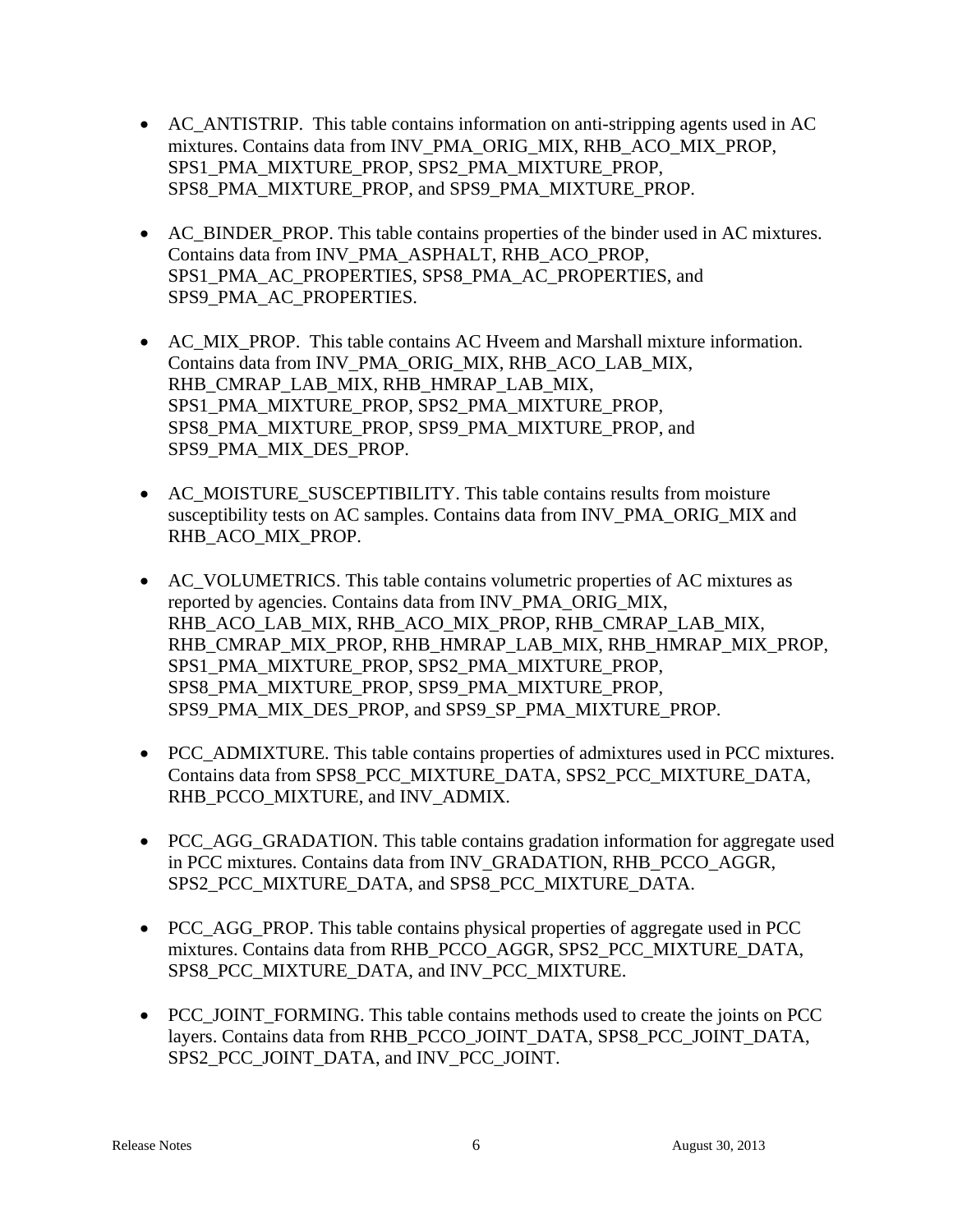- PCC JOINT SEALANT. This table contains properties of joint sealants used during initial placement of PCC layers. Contains data from RHB\_PCCO\_JOINT\_DATA, SPS8\_PCC\_JOINT\_DATA, SPS2\_PCC\_JOINT\_DATA, and INV\_PCC\_JOINT.
- PCC\_JOINT\_SPACING. This table contains joint spacing used on PCC layers. Contains data from RHB\_PCCO\_JOINT\_DATA, SPS8\_PCC\_JOINT\_DATA, SPS7\_PCCO\_JOINT\_DATA, SPS2\_PCC\_JOINT\_DATA, and INV\_PCC\_JOINT.
- PCC\_LOAD\_TRANSFER. This table contains properties of load transfer devices used on PCC layers. Contains data from INV\_PCC\_JOINT, RHB\_PCCO\_JOINT\_DATA, SPS8\_PCC\_JOINT\_DATA, and SPS2\_PCC\_JOINT\_DATA.
- PCC MIX DESIGN. This table contains PCC mix design properties. Contains data from INV\_PCC\_MIXTURE, RHB\_PCCO\_MIXTURE, SPS2\_PCC\_MIXTURE\_DATA, and SPS8\_PCC\_MIXTURE\_DATA.
- PCC\_REINFORCING. This table contains physical properties of reinforcement used in PCC layers. Contains data from SPS2\_PCC\_STEEL, RHB\_PCCO\_STEEL, and INV\_PCC\_STEEL.
- PCC\_STRENGTH. This table contains strength properties of PCC layers. Contains data from RHB\_PCCO\_STRENGTH and INV\_PCC\_STRENGTH.
- PCC TIE BARS. This table contains properties of tie bars placed in PCC layers. Contains data from RHB\_PCCO\_JOINT\_DATA, SPS8\_PCC\_JOINT\_DATA, SPS2\_PCC\_JOINT\_DATA, and INV\_PCC\_JOINT.

### *Tables Excluded*

The only tables that were in SDR26 that will not be in SDR27 are the renamed DLR tables which contained data from North Carolina. The following tables will not be in SDR27 as a result of the renaming:

- DLR LVDT CONFIG PCC
- DLR\_LVDT\_TRACE\_SUM\_PCC
- DLR MASTER PCC
- DLR\_STRAIN\_CONFIG\_PCC
- DLR STRAIN TRACE SUM PCC
- DLR TEST MATRIX
- DLR TRUCK GEOMETERY

### *Other Notes*

The TST\_PC03 data has again been updated with new information provided by the lab. The new data is primarily repeat tests on previously tested cores.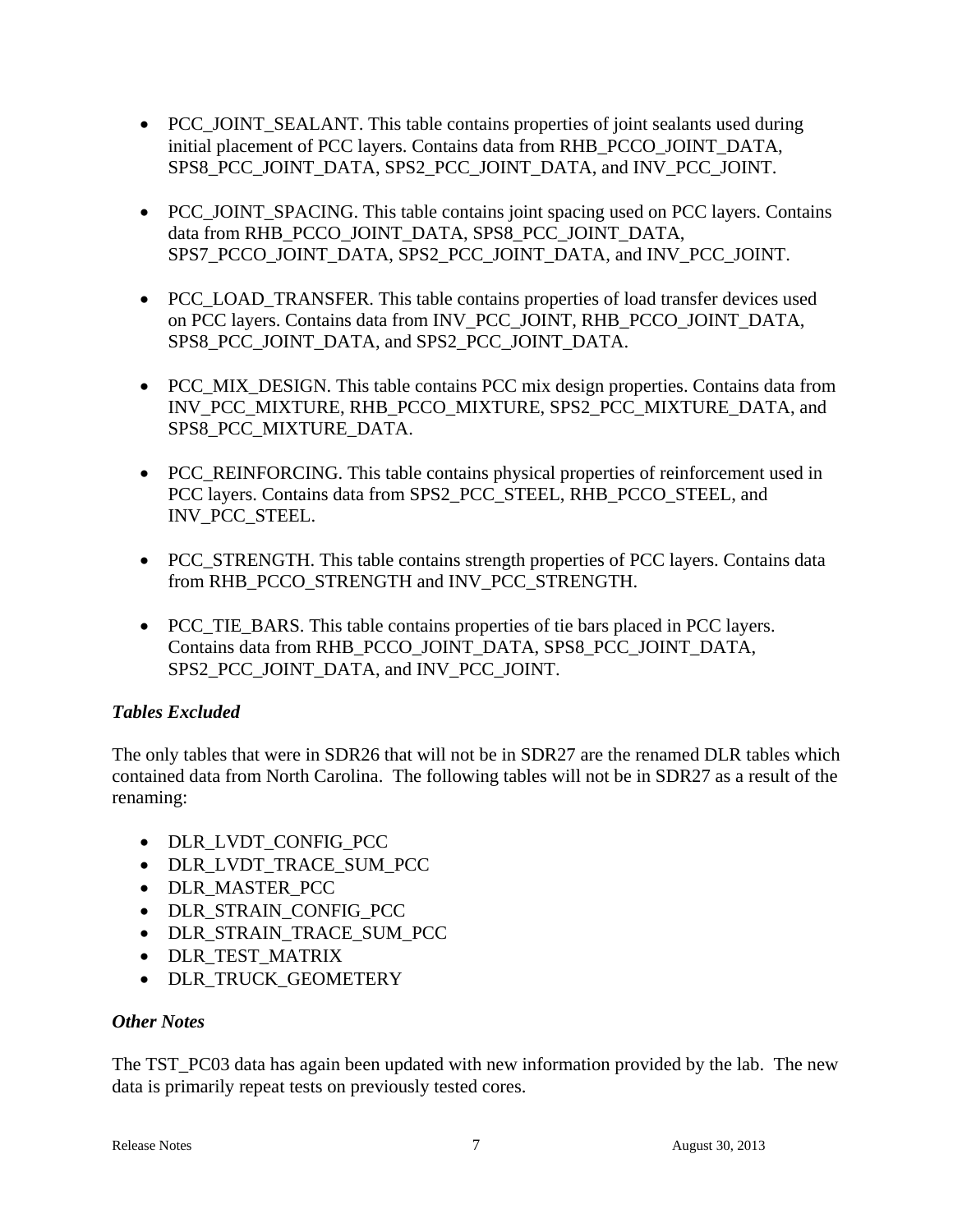Some of the databases in the FWD drop data and profile data volumes had to be reorganized to keep within the 2 GB limit on MS Access databases.

### **Release 26**

This is the 26th public release of data from the LTPP program. Some of the notable updates, additions, deletions, and changes made to the data since the January 2011 data release include the following:

### *Tables Added*

No new tables were added to the database for SDR 26.

### *Tables Excluded*

Problems were found with the Ohio DLR data that warranted excluding the data from this release. All of the DLR data on AC surfaces were from Ohio, and as a result, the AC DLR tables are not populated for SDR 26, and have therefore been excluded. These excluded tables are:

- DLR LVDT CONFIG AC
- DLR\_LVDT\_TRACE\_SUM\_AC
- DLR MASTER AC
- DLR\_PRESSURE\_CONFIG\_AC
- DLR\_PRESSURE\_TRACE\_SUM\_AC
- DLR\_STRAIN\_CONFIG\_AC
- DLR STRAIN TRACE SUM AC

There are several LTAS tables that were previously included that have been excluded because they did not contain data of interest to users. These tables are:

- ESAL\_PER\_VEH
- STAT OC A AX
- STAT OC A AX 9 DD
- STAT\_QC\_BC\_AX
- STAT\_AC\_BC\_SPACE
- STAT QC GVW 9 DD
- COMP\_CL\_CT
- COMP\_WT\_CT
- COMP AX
- COMP GVW
- ESAL\_FACTOR\_SN\_5\_PT\_2\_5

*Other Notes*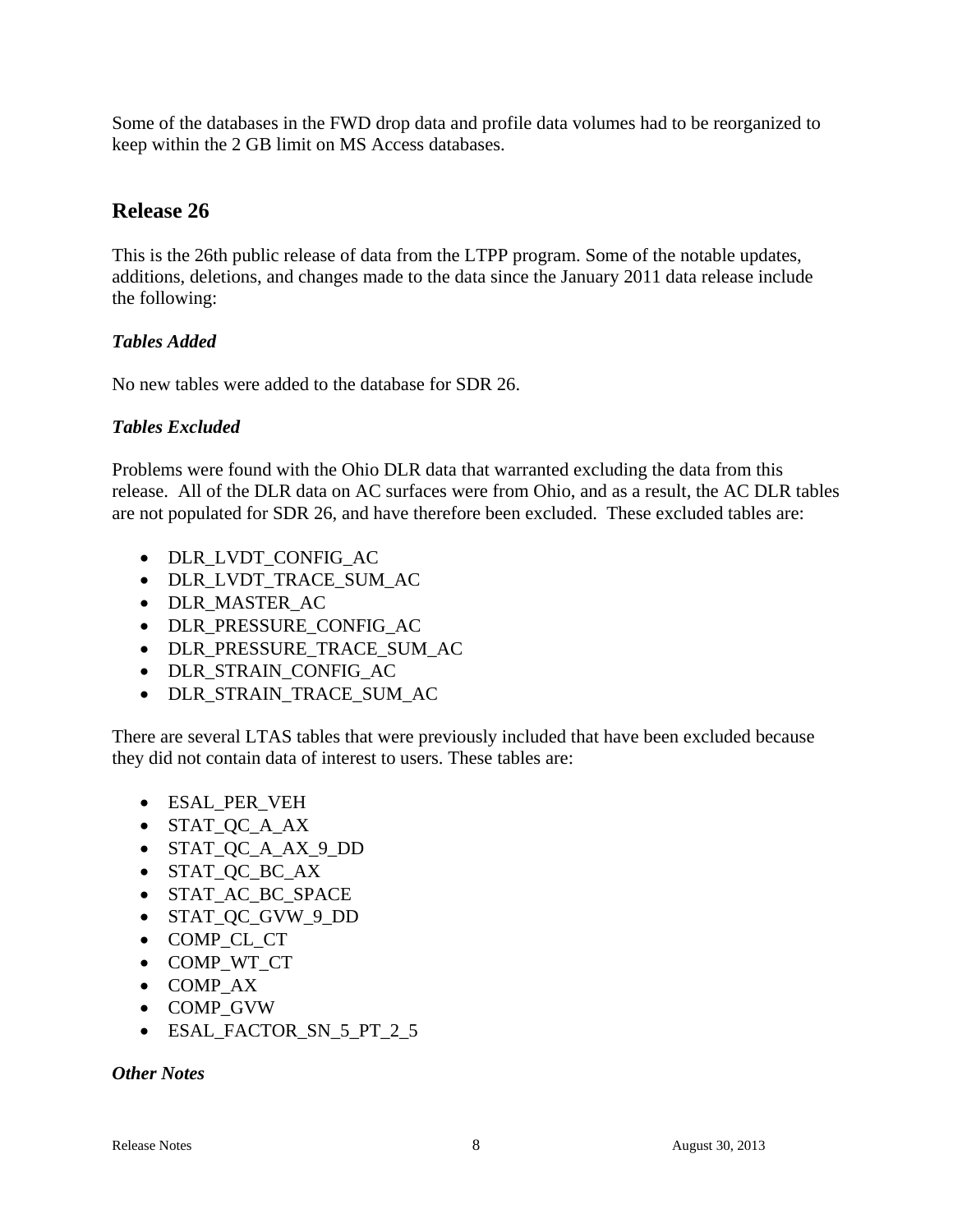### RHB\_CMRAP\_COMBINED\_AC, RHB\_CMRAP\_LAB\_AGED\_AC, and

RHB\_CMRAP\_MIX\_PROP are included in the release for the first time. Although these tables have existed for some time now, they had not previously been populated, and were therefore not included in the Standard Data Release. There is now one record in each of these tables.

DD\_VOL was included in the LTAS database for the first time. This table contains the accepted daily volume records.

The TST PC03 data has again been updated with new information provided by the lab. The new data is primarily retests of previously tested cores.

The SURVEY\_WIDTH fields in the MON\_DIS\_\* tables have been updated, and are now effectively complete. There are only a handful of records left with no recorded survey width.

The structure of MON\_DIS\_PADIAS\_AC has been significantly altered. The longitudinal cracking has been split into wheelpath and non-wheelpath, and the reflective cracking has been redistributed to either longitudinal or transverse as appropriate. These changes make the structure of this table more compatible with the other distress tables, and allow for easier tracking of changes in distress over time.

LTPPDD, LTPPTD, CODES, and CODETYPES all now contain information for the tables in all five volumes. The LTAS information in the corresponding TRAFFIC tables is still also available separately in LTAS\_Administration on Volume 5 for use as a standalone traffic data set.

# **Release 25**

This is the 25th public release of data from the LTPP program. Some of the notable updates, additions, deletions, and changes made to the data since the January 2010 data release include the following:

# *Tables Added*

Five new TRF\_ESAL tables were added to the PPDB in the TRF module. These tables contain the annual ESAL estimates and computation parameters for the LTPP lane based on traffic monitoring measurements and computed using the 1993 AASHTO Guide for Design of Pavement Structures methodology. Previously, these tables and the associated computation program were contained on the Reference Library disk as part of the ESALCalc utility software that was distributed with the SDR.

• TRF\_ESAL\_AC\_THICK. This table contains the thicknesses and other various properties of the layers in an AC pavement used to calculate ESALs. There may be slight differences between these thicknesses and those in SECTION\_LAYER\_STRUCTURE based on the input needs of the software.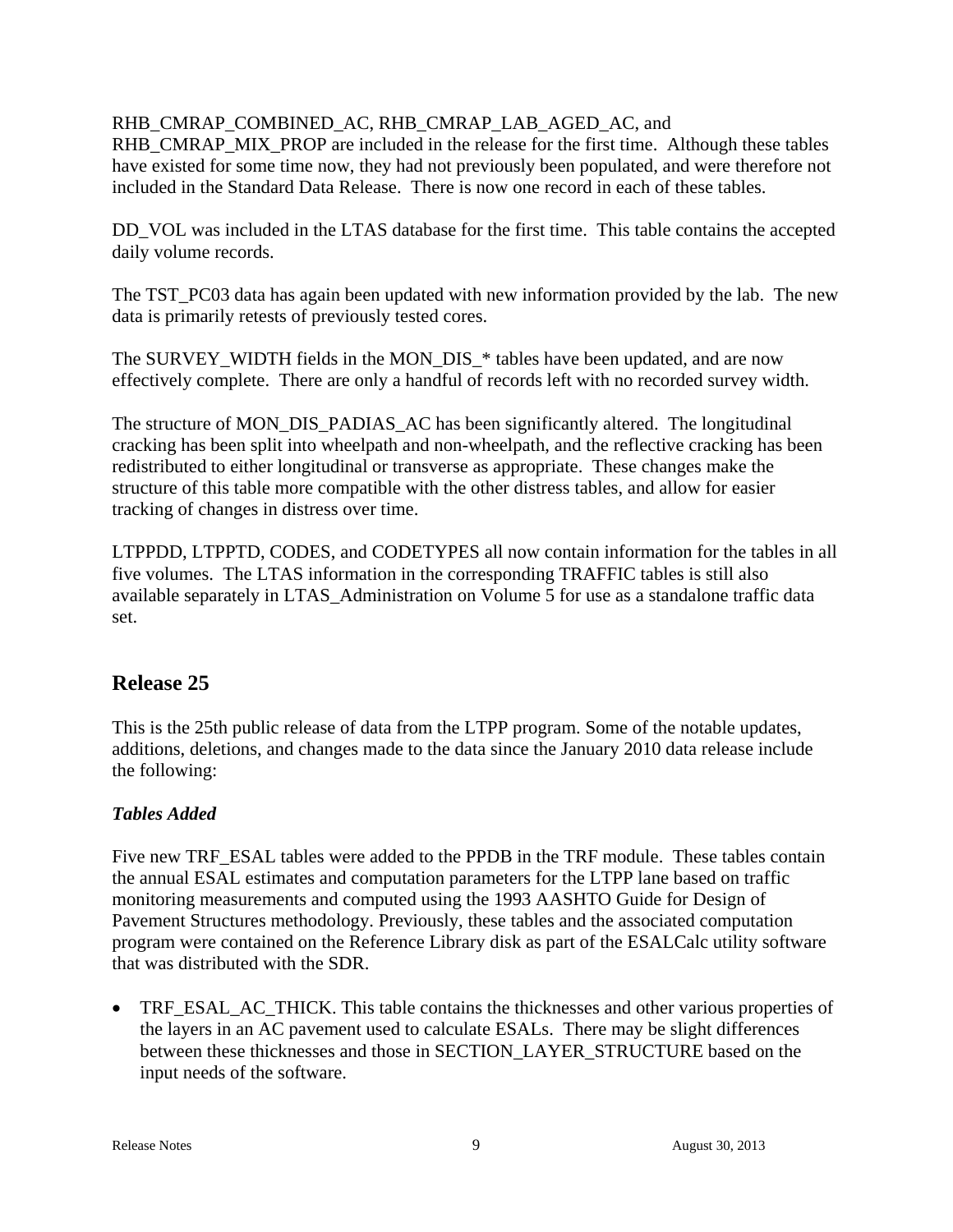- TRF\_ESAL\_COMPUTED. This table contains the yearly ESAL estimates for each section with an acceptable sample of axle load measurements contained in the LTPP database in the indicated year.
- TRF\_ESAL\_DRAINAGE\_COEFF. This table contains the drainage coefficient for unbound base and subbase layers used in the ESAL calculation and the climate zone that the coefficient is based upon.
- TRF\_ESAL\_INPUTS\_SUMMARY. This is the master table that contains a summary of all of the input data used in the annual ESAL estimate. It includes properties such as pavement type, functional classification, climatic characterizations, and general structural properties.
- TRF\_ESAL\_PCC\_COMP\_THICK. This table contains the values used to compute the value of the effective thickness of the PCC layers used in the ESAL calculation. The table includes information on the thickness of multiple PCC layers and whether or not they are bonded.

One new table was added in the LTAS database.

 HH\_CL\_CT. This table contains the hourly classification volumes from classification records for sites included in the SPS Traffic pooled fund.

### *Other Notes*

RHB\_ACO\_ SP\_MIX\_PROP is included in the release for the first time. Although this table has existed for some time now, it had not previously been populated, and was therefore not included in the Standard Data Release. There is now one record in this table.

The TST\_PC03 data has again been updated with new information provided by the lab. This includes some new data not previously available, and some replacement data.

The SURVEY\_WIDTH fields in the MON\_DIS\_\* tables have been updated. However, there are still approximately 700 manual distress surveys from the Southern Region that have not had the SURVEY\_WIDTH field populated. Data users interested in this missing data should contact LTPP Customer Support Service Center, which should have it available by the time of this data release.

Traffic data for all lanes reported to the LTPP program have been added to the LTAS DB. Previously, traffic data for only the LTPP study lane were available.

Data issues significant enough to affect proper interpretation of the DLR data contained in SDR 25 and all previous data releases have been found. LTPP efforts to correct and enhance this data have not been completed. Because of these problems, those wishing to analyze the DLR data should not use the data provided in SDR 25 without first contacting LTPP Customer Support Service Center at LTPPINFO@dot.gov to obtain information on identified problems and request corrected data.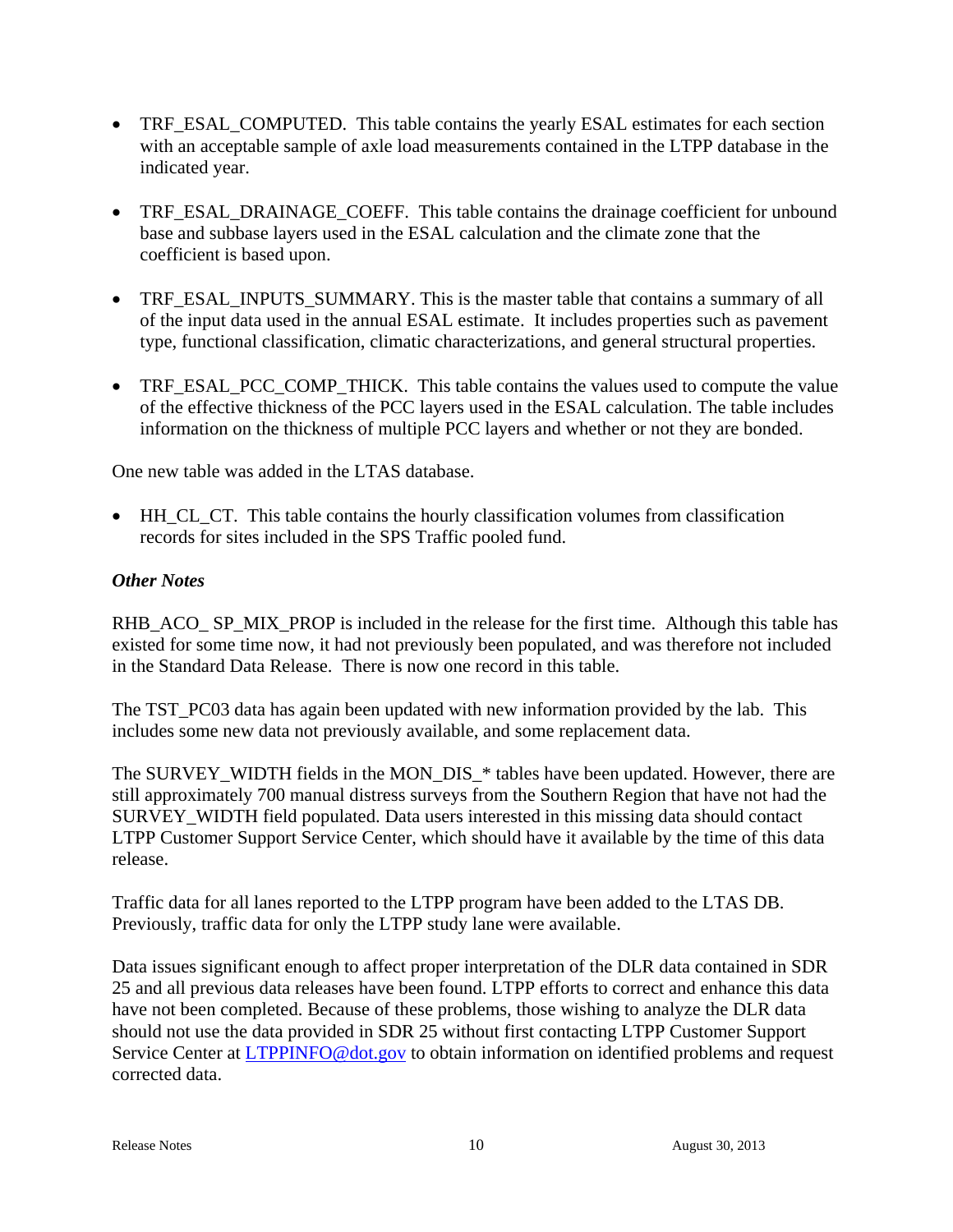## **Release 24**

This is the 24th public release of data from the LTPP program. Some of the notable updates, additions, deletions, and changes made to the data since the January 2009 data release include the following.

### *Tables Added*

Two new MON\_DRAIN\_PERM tables. These tables contain measurements and calculations made as part of the drainage study undertaken as part of NCHRP project 1-34D and included in the final report – NCHRP report 583 'Effects of Subsurface Drainage on Pavement Performance'.

- MON\_DRAIN\_PERM\_CALC. This table contains the calculated permeability and other drainage characteristics resulting from NCHRP 1-34D. The values in these new MON DRAIN tables were taken from the appendices in the report.
- MON DRAIN PERM MEAS. This table contains the field measurements made in support of the permeability calculations conducted as part of NCHRP 1-34D. These values are necessary to get the values in the MON\_DRAIN\_PERM\_CALC table.

Nine new TST\_ESTAR tables. These tables house the newly developed dynamic modulus  $|E^*|$ computed parameter data, which contain the inputs used by the developed Artificial Neural Network (ANN) models, as well as the outputs those models created. Dynamic modulus,  $|E^*|$ , is a fundamental property that defines the stiffness characteristic of hot mix asphalt (HMA) mixtures as a function of loading rate and temperature. Details on the models and intermediate calculations can be found in the report *LTPP Computed Parameter: Dynamic Modulus* included on the LTPP Reference Library distributed with the SDR.

- TST\_ESTAR\_MASTER. This is the master linking table for all of the new TST\_ESTAR tables. It contains the information necessary to relate the information in the tables keyed with the ESTAR\_LINK field to the rest of the database.
- TST\_ESTAR\_GSTAR\_CAM\_COEFF. This table contains the coefficients necessary to use the Christensen-Anderson-Marasteanu (CAM) model to predict  $|G^*|$  input values.
- TST\_ESTAR\_GSTAR\_INPUT. This table contains the  $|G^*|$  information used as input to the two G\* based E\* ANN models.
- TST\_ESTAR\_VISC\_MODEL\_COEFF. This table contains the A and VTS values used to generate the input viscosity values.
- TST\_ESTAR\_VISC\_INPUT. This table contains the viscosity values used as input to the two viscosity based |E\*| ANN models.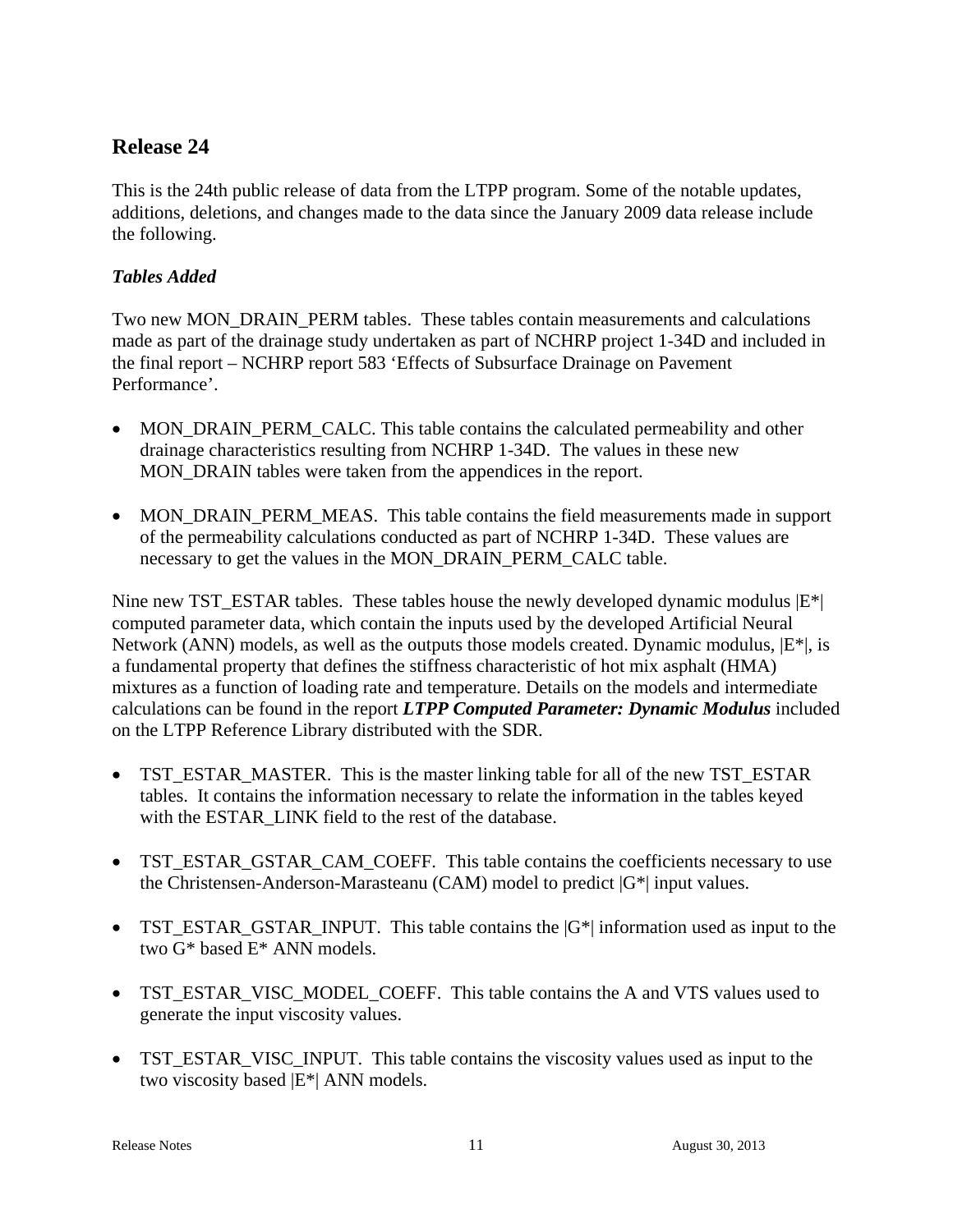- TST\_ESTAR\_VOLUM\_INPUT. This table contains the volumetric data (VMA and VFA) used in the  $|G^*|$  and viscosity based  $|E^*|$  ANN models.
- TST ESTAR MR INPUT. This table contains the resilient modulus data used in the resilient modulus based |E\*| ANN model.
- TST\_ESTAR\_MODULUS. This table contains the modulus values predicted by the various  $E^*$  models for a given temperature and frequency. The data in this table is very similar to the data required for input into the MEPDG.
- TST\_ESTAR\_MODULUS\_COEFF. This table contains the Sigmoidal and Shift Factor fitting function coefficients. These values are developed from the modulus values contained in the TST\_ESTAR\_MODULUS tables, and will fail QC if the resulting curve does not match the modulus values well enough.

The LTPP Traffic Analysis database has been added as a separate set of databases. This database contains daily and monthly traffic data used in the annual traffic estimates stored in the pavement performance database, traffic monitoring equipment locations, statistical summaries used in the quality review of traffic data, data errors, and other information used in the traffic data review and analysis procedure. The database is structured as a standalone series of ACCESS databases following the same type of functional structure as the pavement database.

The following tables will be included as part of this new LTAS database:

- COMP AX. This table contains comparison data sets for axle distributions based on 14 days of weight data immediately after a site validation for SPS-1, -2, -5 and -6 sites.
- COMP\_CL\_CT. This table contains comparison data sets for vehicle counts based on 14 days of classification data immediately after a site validation for SPS-1, -2, -5 and -6 sites.
- COMP\_GVW. This table contains comparison data sets for GVW distributions based on 14 days of weight data immediately after a site validation for SPS-1, -2, -5 and -6 sites.
- COMP WT CT. This table contains comparison data sets for vehicle counts based on 14 days of weight data immediately after a site validation for SPS-1, -2, -5 and -6 sites.
- DD AX. This table contains daily axle group counts by vehicle class and axle group using the agency's classification scheme.
- DD\_CL\_CT. This table contains count data by site, year, month, day, lane, and direction based on classification data records using the agency's classification scheme.
- DD\_GVW. This table contains daily GWV data by vehicle class using the agency's classification scheme.
- DD WT CT. This table contains count data by site, year, month, day, lane, and direction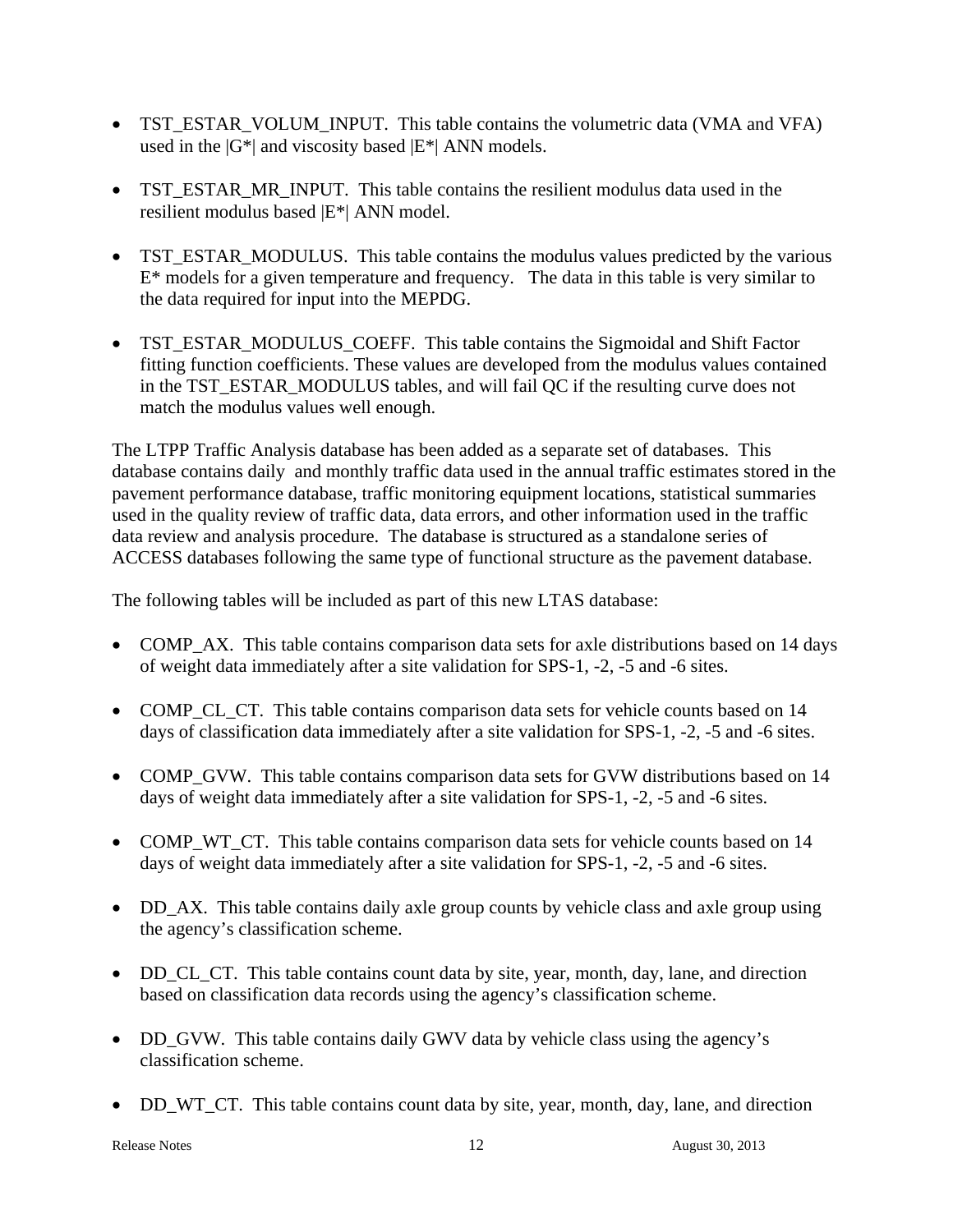based on weight data records using the agency's classification scheme.

- ERR\_CL. This table contains a record for each lane and direction by date that was rejected in processing classification data.
- ERR WT. This table contains a record for each type of error encountered for each lane and direction by date while processing weight data.
- ESAL\_FACTOR\_SN\_5\_PT\_2\_5. This table is hard coded with the factors to be used in computing average ESALs per vehicle for the purposes of graphical evaluation of relative changes in loading. The factors are for a flexible pavement with a structural number of 5 and a terminal serviceability of 2.5.
- ESAL\_PER\_VEH. This table contains for every site, year, month, lane, direction and vehicle class the average ESALs per vehicle based on the ESAL factors found in ESAL\_FACTOR\_SN\_5\_PT\_2\_5. They are used solely for evaluating reasonableness of weight data.
- MM\_AX. This table contains monthly axle group counts by day of week by vehicle class for buses and trucks using the Traffic Monitoring Guide (TMG) 13-bin scheme.
- MM\_CT. This table contains monthly vehicle class counts summarized separately for weight and class data by day of week using the Traffic Monitoring Guide (TMG) 13-bin scheme.
- MM\_GVW. This table contains monthly GVW data by day of week by vehicle class for buses and trucks using the Traffic Monitoring Guide (TMG) 13-bin scheme.
- SHRP\_INFO. This table describes the relationship between an LTPP section or project and the traffic data collected used as inputs to estimation of pavement loading.
- SITE\_EQUIPMENT\_INFO. This table is used to identify the type of equipment installed and the classification schemes being used with that equipment.
- SPSWIM\_VALIDATION\_INIT. This table contains a listing of all sites being validated by the SPS WIM Pooled Fund Study including date of initial validation
- STAT QC A AX. This table contains first axle weights by site, year, month, day, lane, direction, vehicle class, and axle group using the agency's vehicle classification scheme.
- STAT QC A AX 9 DD. This table contains average steering axle weights and their standard deviations for all class 9 vehicles as population and for class 9 vehicles weighing 60,000 pounds or more where a class 9 is not necessarily a 5-axle tractor trailer combination.
- STAT QC BC AX. This table contains B-C axle weights by site, year, month, day, lane, direction, and vehicle class using the agency's vehicle classification scheme. The B-C axle is axles 2 and 3 from the front of the vehicle separated by 8 feet or less.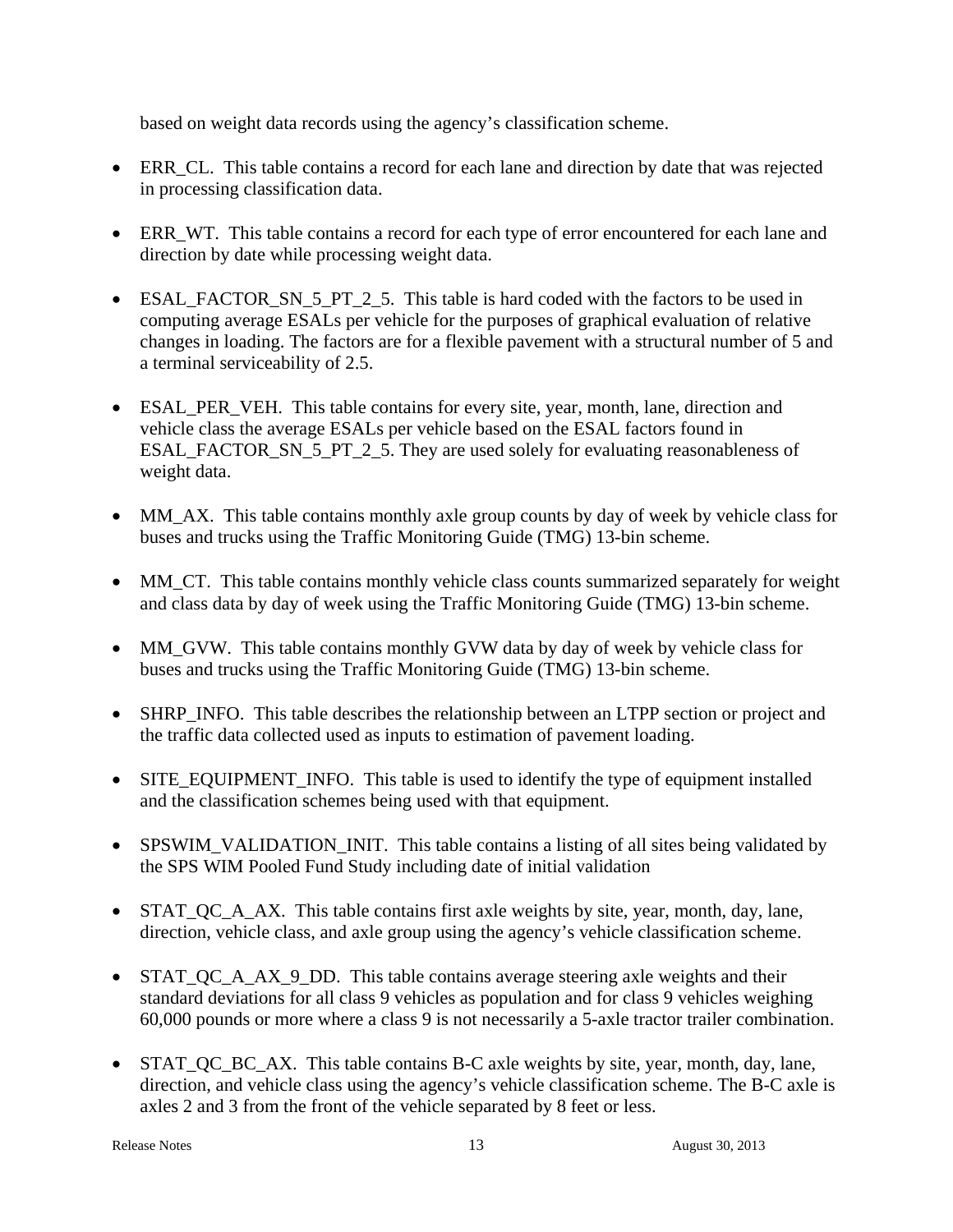- STAT\_QC\_BC\_SPACE. This table contains B-C axle spacing by site, year, month, day, lane, direction and vehicle class using the agency's vehicle classification scheme.
- STAT\_QC\_GVW\_9\_DD. This table is used to accumulate gross vehicle weights of class 9 vehicles in kips where a class 9 is not necessarily a 5-axle tractor trailer combination. The data is stored by site, year, month, day, lane and direction.
- TRAFFIC\_ANALYSIS\_TRACKER. This table tracks when daily, monthly, and annual summaries and annual estimates were last updated.
- TRAFFIC CLASS CONVERT DATA. This table describes how the agency classes are divided among the TMG 13-bin classification scheme being used for LTPP reporting purposes.
- TRAFFIC CLASS CONVERT MASTER. This table has a minimum of two records for every state or province in SHRP\_INFO covering the entire LTPP study period 1/1/1990 to 12/31/2050. One refers to the relationships for classification data, the other to those for weight data.
- TRAFFIC\_CODES. This table contains a listing of all of the codes used by the traffic tables.
- TRAFFIC\_CODE\_TYPES. This table contains the codes and the sources used in creating the Codes List report for the traffic data base.
- TRAFFIC PURGES. This table contains purges pending or applied to traffic data.
- TRAFFIC REGIONS. This table contains the correspondence between the state code and the region that the state belongs.
- TRAFFIC RS CHANGES. This table stores information on changes made to record status including the reason(s) why the modification was made.
- TRAFFICDD. This table is the data dictionary for the LTAS database, and provides a listing of all data tables and their associated fields for the LTPP traffic analysis software.
- TRAFFICTD. This table provides a description of all data tables used for the LTPP traffic analysis software.
- TRF MONITOR AXLE DISTRIB. This table has annual estimated axle distributions by vehicle class and axle group for the LTPP lane only. It is identical to the table of the same name in the pavement database.
- TRF\_MONITOR\_LTPP\_LN. This table has annual estimated counts by vehicle class and axle group for the LTPP lane only. It is identical to the table of the same name in the pavement database.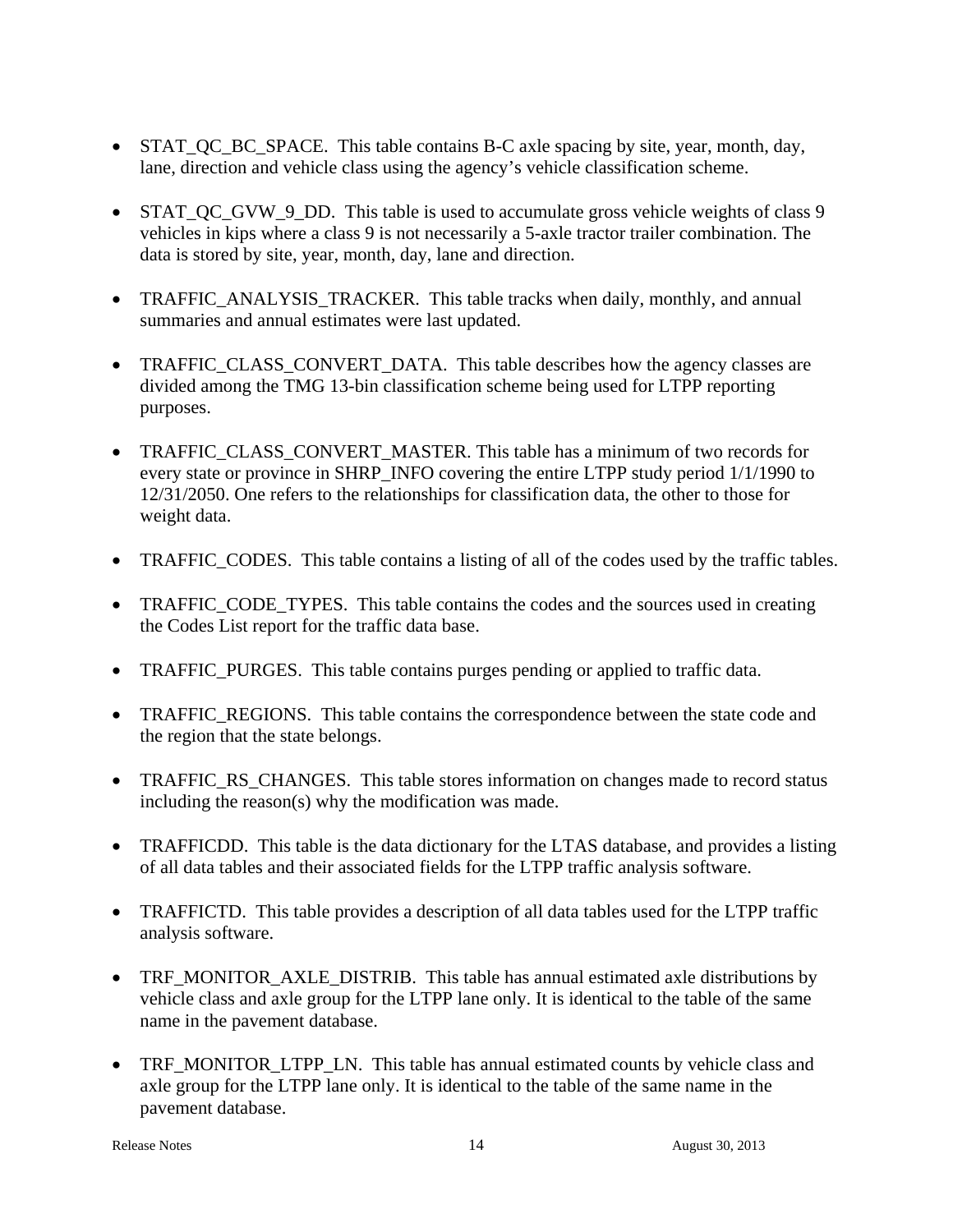- YY\_AX. This table contains yearly axle group counts by day of week by vehicle class for buses and trucks using the Traffic Monitoring Guide (TMG) 13-bin scheme.
- YY\_CT. This table contains yearly vehicle class counts summarized separately for weight and class data by day of week using the TMG 13-bin scheme.
- YY GVW. This table contains yearly GVW data by day of week by vehicle class for buses and trucks using the Traffic Monitoring Guide (TMG) 13-bin scheme..

Additionally, two mostly empty databases are included – one with all the PPDB tables and one with all the LTAS tables. The PPDB database is included in Volume 1 and is named SKELETON. The tables normally contained in the Administration module are populated in this database, but the rest are unpopulated. The LTAS database is included in Volume 5 and is named TRAFFIC\_SKELETON. Again, the tables that contain more general administrative information are populated. These databases may serve as a useful tool for those wishing to create project level databases or create a version of the tables in an alternate format.

### *Other Notes*

The TST\_PC03 (PCC Coefficient of Thermal Expansion) table has been altered somewhat with the addition of several new fields. TEST\_SEQUENCE is included to indicate several tests on the same sample; EQUIP\_MANUFACTURER contains codified manufacturer information; PRIMARY\_AGG\_CLASS and SECONDARY\_AGG\_CLASS replace the old AGGR\_TYPE\_PCC field and use codified values instead of the open text previously used.

Additionally, the data in TST\_PC03 has been updated with new information provided by the lab. The new data set includes a significant increase in the number of available records, and replaces the previous data set entirely, which was incorrect due to faulty calibration values.

The profile elevation data in MON\_PROFILE\_DATE for manual Dipstick measurements has been updated since the last release using a corrected algorithm. The previous values were generally not filtered correctly and had large values reflecting actual elevation changes in the pavement surface. The new process removed these elevations changes and presents the Dipstick data consistently with the data collected by the inertial profilers.

Nearly 1000 new values have been added to the SURVEY\_WIDTH field in the MON\_DIS\_PADIAS42\_AC, MON\_DIS\_PADIAS42\_CRCP, and MON\_DIS\_PADIAS42\_JPCP tables. These values were taken from the distress maps by the MRL contractor.

### **Release 23**

This is the 23<sup>nd</sup> public release of data from the LTPP program. Some of the notable updates, additions, deletions, and changes made to the data since the January 2008 data release include the following: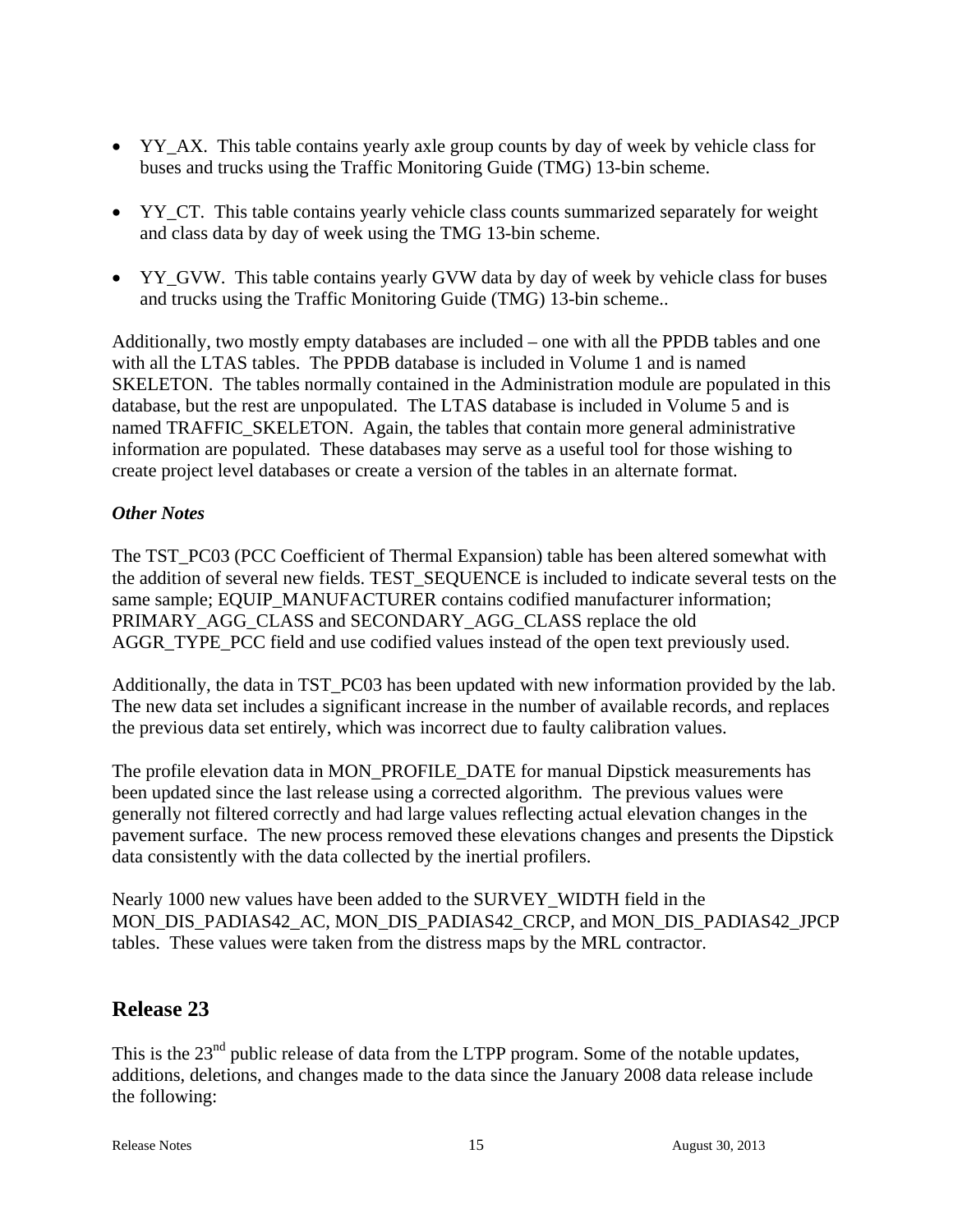### *Tables Added*

SECTION\_LAYER\_STRUCTURE . This table is a master pavement layer structure table. It is a copy of the contents of the TST\_L05B table. It was added to the administration module and is included in all MS Access pavement databases in the SDR for user convenience.

TRF\_MEPDG\_HOURLY\_DIST. This table contains annual average hourly distribution of trucks by hour in the LTPP lane. The computations were performed following the algorithm contained in the Mechanistic-Empirical Guide for the Design of New and Rehabilitated Pavement Structures developed under NCHRP project 1-37A.

SMP\_FROST\_PRESENCE. This table contains the number of frozen layers on a test day from interpretation of the measurement on SMP test sections.

### *Tables Removed*

MON\_DIS\_PADIAS\_CRCP. This table was removed since it is now empty. Records from the MON DIS PADIAS tables are removed when matching records are contained in the MON\_DIS\_PADIAS42 tables. This means all of the data previously in the table was reinterpreted using the newer method.

RHB\_CMRAP\_MIX\_PROP. The three records that used to be in this table were removed in reaction to a Data Analysis Operations Feedback Report. Since the table is now empty it was removed from the data release.

MEPDG AX BINS. Although the MEPDG tables in release 22 were renamed in release 23, this table was removed since the information that was previously contained in the table was added to the renamed TRF\_MEPDG\_AX\_DIST table.

### *Other Notes*

RHB\_ACO\_SP \_PROP is included in the release for the first time. Although this table has existed for some time now, it had not previously been populated, and was therefore not included in the Standard Data Release.

The tables named MEPDG\_\* in release 22 were renamed TRF\_MEPDG as follows:

- MEPDG\_ADTT\_LTPP\_LN was renamed TRF\_MEPDG\_AADTT\_LTPP\_LN
- MEPDG\_AXLE\_DIST was renamed TRF\_MEPDG\_AX\_DIST
- MEPDG\_AXLE\_DIST\_ANL was renamed TRF\_MEPDG\_AX\_DIST\_ANL
- MEPDG\_AXLE\_DIST\_ANL\_VAR was renamed TRF\_MEPDG\_AX\_DIST\_ANL\_VAR
- MEPDG\_AXLE\_PER\_TRUCK was renamed TRF\_MEPDG\_AX\_PER\_TRUCK
- MEPDG\_MONTHLY\_ADJ\_FACTORS was renamed TRF\_MEPDG\_MONTH\_ADJ\_FACTOR
- MEPDG\_VEHICLE\_CLASS\_DIST was renamed TRF\_MEPDG\_VEH\_CLASS\_DIST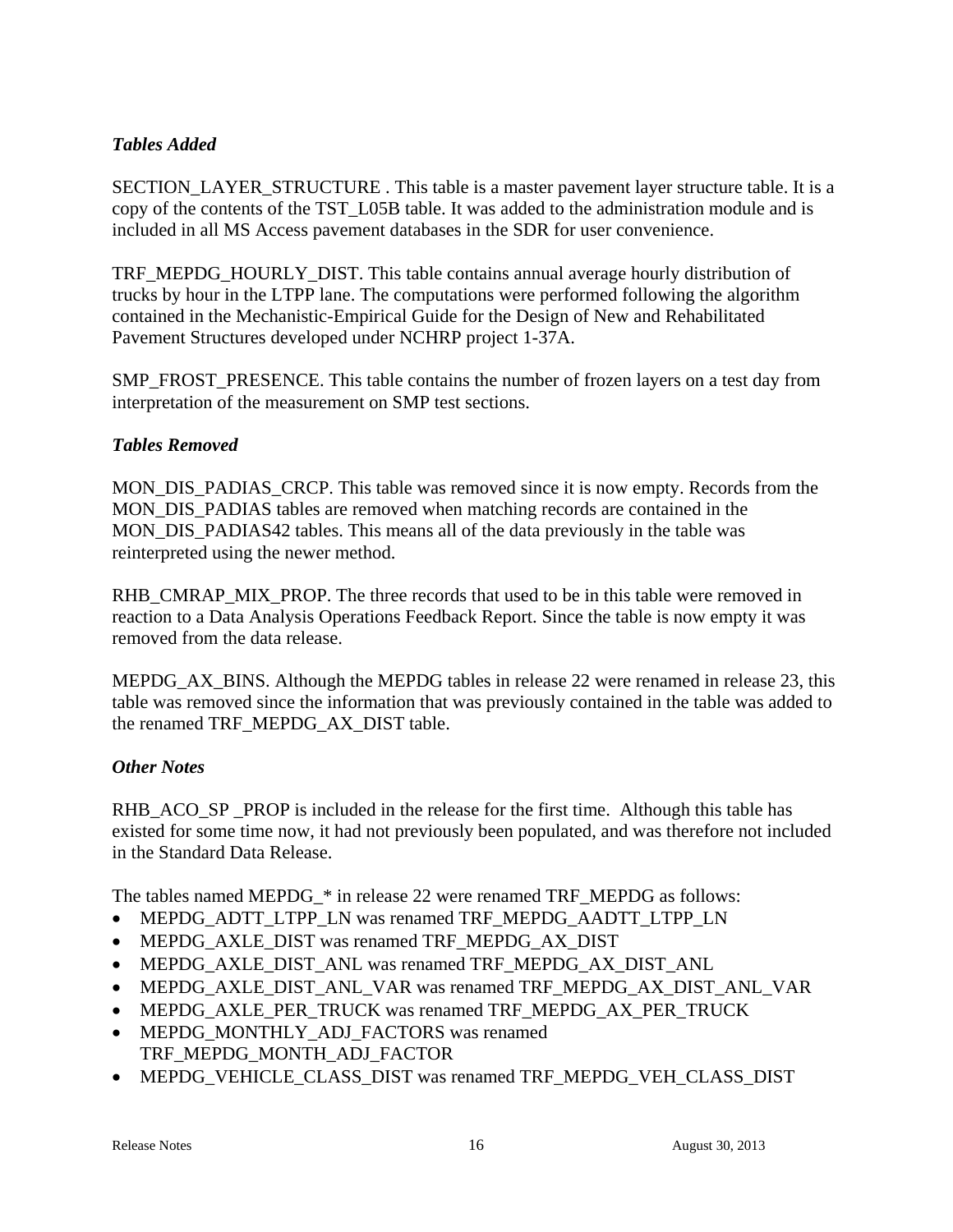The new tables were added to the TRF module in the SDR.

In the TRF\_MEPDG\_AX\_DIST table, records where the percentage distribution value for the axle bin weight range was zero were added to the table. Previously the zero values were left out of the MEPDG\_AXLE\_DIST table. The resulting increase in size of the table requires that it be split into five databases due to the limitation of the size of MS Access tables.

This data release contains an update of the climate tables in the CLM module with new data through 2006. For this update, the virtual weather stations statistics were recomputed using the new test section coordinates contained in the SECTION\_COORDINATES table.

The data contained in the SMP\_FREEZE\_STATE and SMP\_FROST\_PENETRATION table were replaced with the results of a LTPP analysis project which reinterpreted all of the frost measurements on SMP test sections. The new table SMP\_FROST\_PRESENCE was added as part of this effort.

During the final processing of the upload data it was discovered that the majority of profile elevation data contained in the MON\_PROFILE\_DATA tables from manual Dipstick measurements had not been filtered in accordance with LTPP guidelines. The problem was traced back to an incorrect setting in the ProQual program used to process LTPP longitudinal profile data prior to upload into the database. While filtered profile data was used in the computation of the ride statistics, the wrong set of profile elevation measurements was loaded into the database. The problem was not able to be corrected prior to the data release. This problem is also present in other data releases.

In the SECTION\_COORDINATES table, project level entries were added for all SPS sites. When individual test section coordinate measurements were available using the new global positioning equipment, the SPS project level ID was set to the coordinates of the first test section at the site in the direction of traffic. When new measurements were not available, older measurements were used to populate these records. All SPS sites now contain an entry in the SECTION\_COORDINATES table. Use of the SPS\_GPS\_LINK table is no longer necessary to find the location of SPS site linked to a GPS section.

The SURVEY WIDTH fields in the MON\_DIS\_PADIAS42\_AC,

MON\_DIS\_PADIAS42\_CRCP, and MON\_DIS\_PADIAS42\_JPCP tables were populated with information extracted from the raw survey reports contained in the AIMS data files. The SURVEY\_WIDTH field was added to the pavement distress tables since the magnitude of transverse and areal distresses can vary significantly depending on the width of the pavement included in the distress survey. Not all records were able to be updated due to differences in reporting requirements over time.

A significant update was made to the AGGR\_TYPE\_PCC field in the TST\_PC03 table for data included in previous data releases. The TST\_PC03 table contains the results of thermal coefficient of expansion tests on PCC layers. The AGGR\_TYPE\_PCC filed contains information on the classification of the coarse aggregate used in the PCC mix. The type of coarse aggregate used in a PCC mixture has been a primary variable associated with differences in the thermal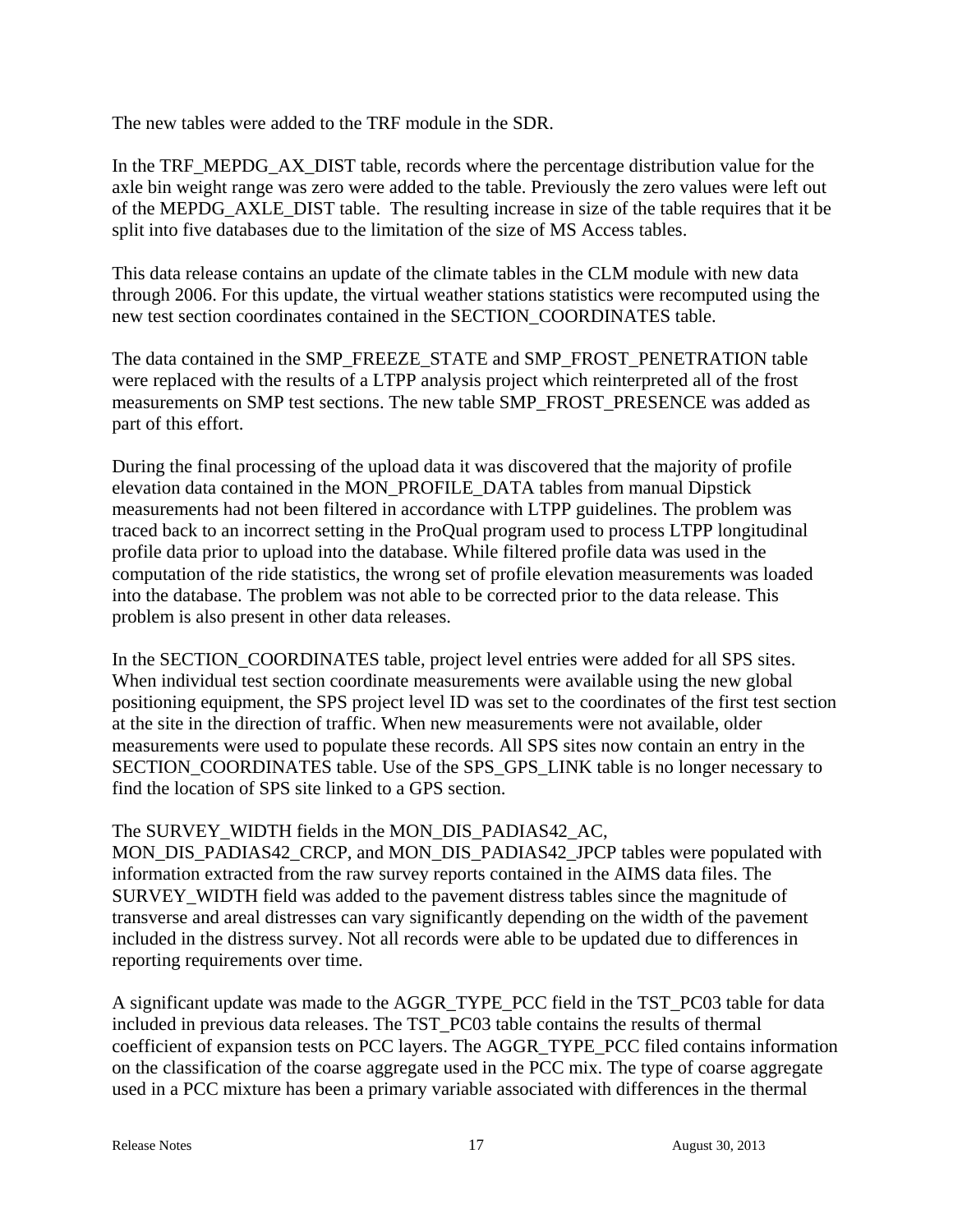coefficient of PCC mixes.

# **Release 22**

This is the  $22<sup>nd</sup>$  public release of data from the LTPP program. Some of the notable updates, additions, deletions, and changes made to the data since the November 2006 data release include the following:

There are no deleted tables in this release because of structural changes to the database or tables that contain no records.

### *Tables Added*

The most significant addition to data release 22 is the addition of tables containing data extracted from the LTPP traffic database formatted for use as inputs to the Mechanistic-Empirical Guide for the Design of New and Rehabilitated Pavement Structures developed under NCHRP project 1-37A, the MON\_DIS\_LINK table, and the SECTION\_COORDINATES table.

MON\_DIS\_LINK. This table links distress records in various distress tables that are considered to be part of the same survey.

SECTION\_COORDINATES. This table contains updated coordinates for most GPS and SPS test sections measured using high precision global positioning receivers. Where new coordinate measurements have not been made, the previous coordinates contained in the INV\_ID and SPS ID tables were transformed to the new fractional degree and negative longitude format used in this table. The coordinate location fields in the \*ID tables have been removed.

SMP\_TDR\_AUTO\_MOISTURE\_TLE. This table contains volumetric and gravimetric contents calculated using the transmission line equations (TLE) and micromechanics model to interpret TDR traces store in the SMP\_TDR\_AUTO table.

SMP\_TDR\_AUTO\_CALIBRATION\_TLE. This table contains the values used to calibrate the micromechanics model to each specific TDR sensor used as the basis of volumetric moisture and density computations contained in the SMP\_TDR\_AUTO\_MOISTURE\_TLE table.

MEPDG\_ADTT\_LTPP\_LN. This table contains estimates of the annual average daily truck traffic in the LTPP test section lane computed using three different estimates of the inputs.

MEPDG AXLE DIST. This table contains normalized axle distributions by month, truck class and axle group. Records in this table are generated from the MM\_AX table in the LTPP traffic database that contain at least 210 days of WIM data for a calendar year.

MEPDG\_AX\_BINS. This table contains the weight range of axle weight bins for data contained in the MEPDG\_AXLE\_DIST, MEPDG\_AXLE\_DIST\_ANL, and MEPDG\_AXLE\_DIST\_ANL\_VAR tables.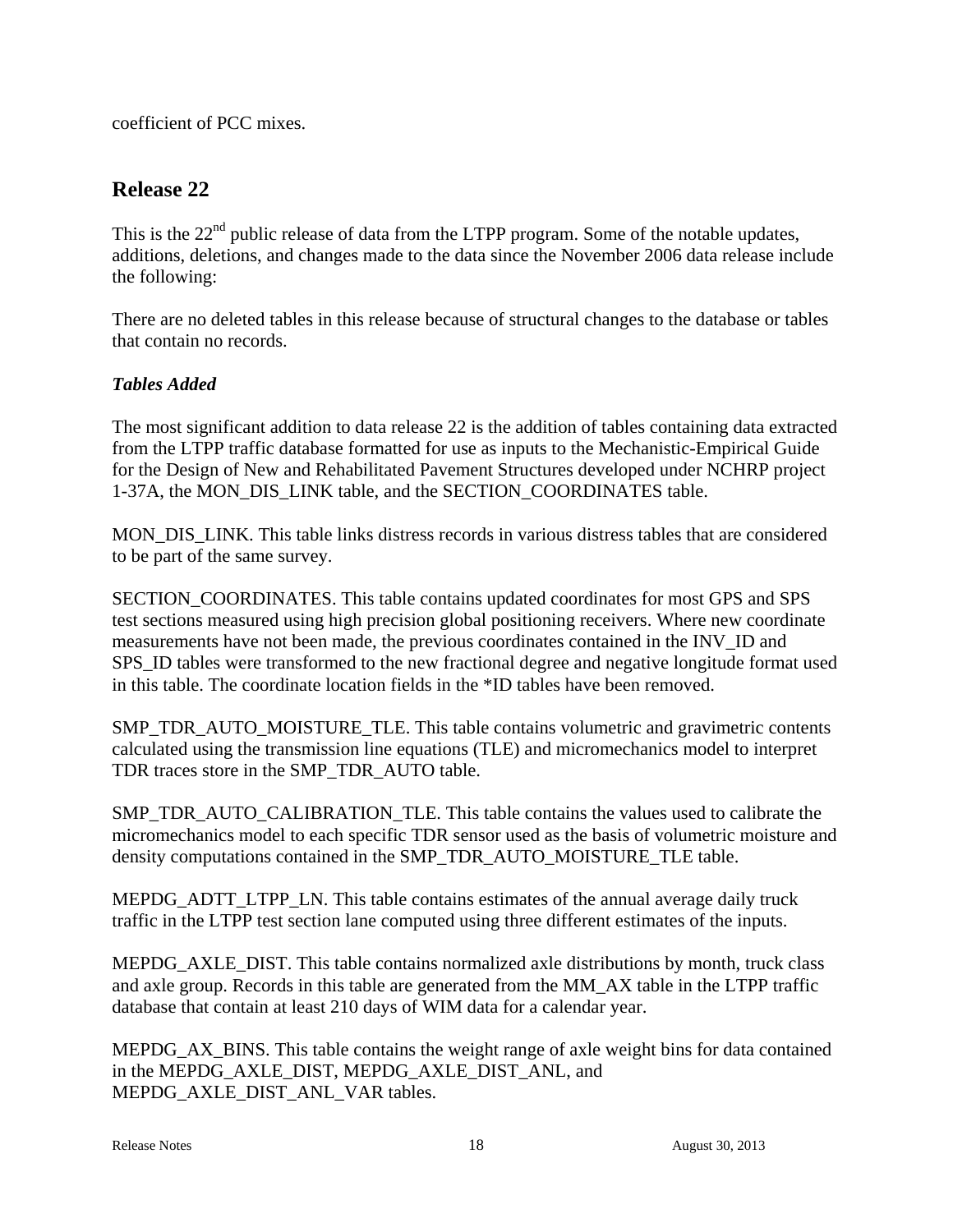MEPDG\_AXLE\_DIST\_ANL. This table contains the annual average normalized axle distribution by class and axle group.

MEPDG\_AXLE\_DIST\_ANL\_VAR. This table contains the mean and variance of the elements of the normalized axle distributions by vehicle class and axle type for all years of available site specific monitoring data where at least two years with 210 days of weight data exist.

MEPDG\_AXLES\_PER\_TRUCK. This table contains the annual average number of axles by vehicle class and axle type by year.

MEPDG\_MONTHLY\_ADJ\_FACTORS. This table contains the adjustment factor for of ADTT for each truck class by month.

MEPDG\_VEHICLE\_CLASS\_DIST. This table contains the percentage of trucks by vehicle class within the truck population (FHWA Classes 4-13) on an annual basis.

### *Other Notes*

In the MON\_DIS\_AC\_REV and MON\_DIS\_PADIAS42\_AC tables, the fields for raveling, bleeding, and polished aggregate fields where changed from zero to null for pavement surfaces with a preventative maintenance surface treatment as defined in the LTPP directive D-29. This action was taken since by directive these type of defects are not supposed to be rated on these types of pavement surfaces. These rules where based on implementation of the SHRP SPS-3 study, but should not be interpreted as meaning that maintenance applications such as chip seals and slurry seals do not bleed or lose aggregate. The original intent of the SPS-3 data collection guidelines was to evaluate how the selected maintenance treatments affected the existing pavement prior to application of the treatment. These distress data collection rules were applied to all LTPP test sections.

The MAY\_OUTPUT field was removed from the MON\_PROFILE\_MASTER table because the index is no longer relevant to current practice and it had quality issues associated with its computation from some data sets.

In the various MON\_DIS\_\* tables a new field named SURVEY\_WIDTH was added that is not currently populated. This field is being added to indicate differences of the width of pavement distress surveys. Differences in the width of measured distress features cause apparent discrepancies in time series analysis of extent of distress features such as transverse cracking. LTPP plans to start to populate this field for the next data release. Advanced database users can add data to these fields for current research objectives based on information contained in the various distress data forms currently contained in the Ancillary Information System available upon request from LTPP customer service.

In this release, the status of data in the inventory module was set to frozen. Frozen status means that LTPP made one last significant effort to review and correct data contained in this module.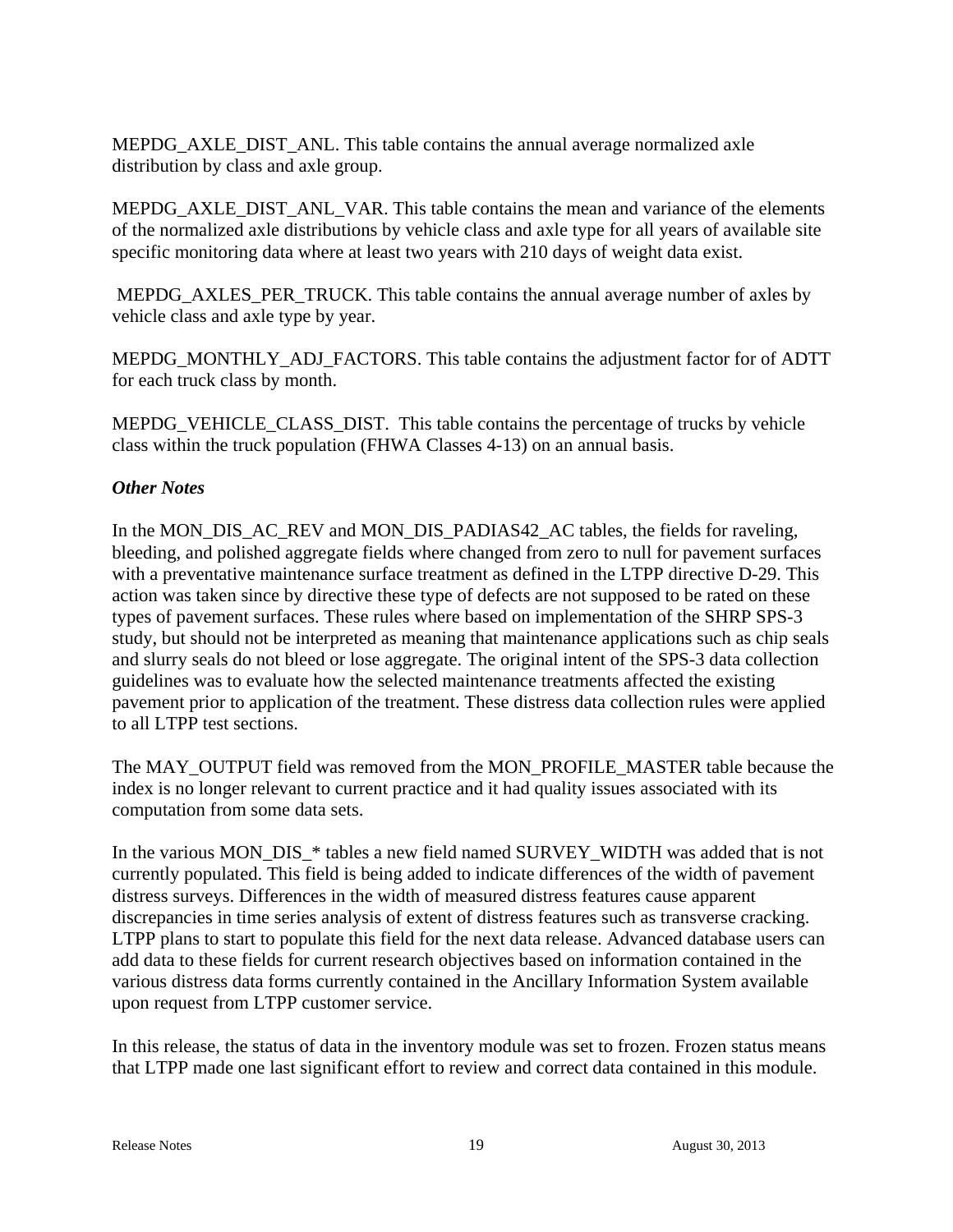Required future changes to this data will be made centrally in order to reduce program costs on a priority basis.

# **Release 21**

This is the  $21<sup>st</sup>$  national release of data from the LTPP program. Some of the notable updates, additions, deletions, and changes made to the data since the November 2005 data release include the following:

### *Tables Added*

TST\_SS14\_UG14\_MASTER, TST\_SS14\_UG14\_DATA, and TST\_SS14\_UG14\_COMMENTS. These three tables contain the results from Dynamic Cone Penetrometer tests performed on SPS test sections as part of the SPS Materials Action Plan. This data release contains measurements from several sections. More data is expected to become available in the next data release.

TST\_SAMPLE\_COMBINE. The purpose of this table is to document the multiple locations used when a sample is combined in order to have enough material to perform a laboratory test. For example, it is often necessary to combine samples of unbound material from different core/borehole locations since the layer is not thick enough to provide enough material to be obtained from one hole. A new sample numbering convention code is being used, which uses an X in the SAMPLE\_NO field to indicate the sample is a combined sample. This new convention will be used for materials from the SPS Materials Action Plan. If resources permit, attempts will be made in the future to add entries to this table for previously combined samples which currently use the \* or \*\* convention in the SAMPLE\_NO field.

TST\_SAMPLE\_BASIC\_INFO. This table is a view that combines basic sampling information from all the other sampling tables to make certain internal automated quality control checks operations easier, and to provide the user with a single source for sampling information. Information contained in this table comes from TST\_ASPHALT\_CEMENT, TST\_FRESH\_PCC, TST\_SAMPLE\_BULK\_AC\_AGG, TST\_SAMPLE\_COMBINE, TST\_SAMPLE\_LAB\_AC\_MIX, TST\_SAMPLE\_LOG, TST\_SAMPLE\_LOG\_LAB, TST\_SAMPLE\_LOG\_SPS\_3\_4, and TST\_UNCOMP\_BITUMINOUS.

### *Tables Removed*

The results of the backcalculation analysis performed on Falling Weight Deflectometer (FWD) data extracted from the database in 1997 have been removed from the SDR because the results of the analysis were valid for a fixed point in time and the rest of the database is dynamic. If users are interested in obtaining this data they should request a copy of SDR 20 from LTPP Customer Service (LTPPINFO@dot.gov). The tables containing the results of the backcalculation analysis removed are:

MON\_DEFL\_FLX\_BAKCAL\_BASIN MON\_DEFL\_FLX\_BAKCAL\_LAYER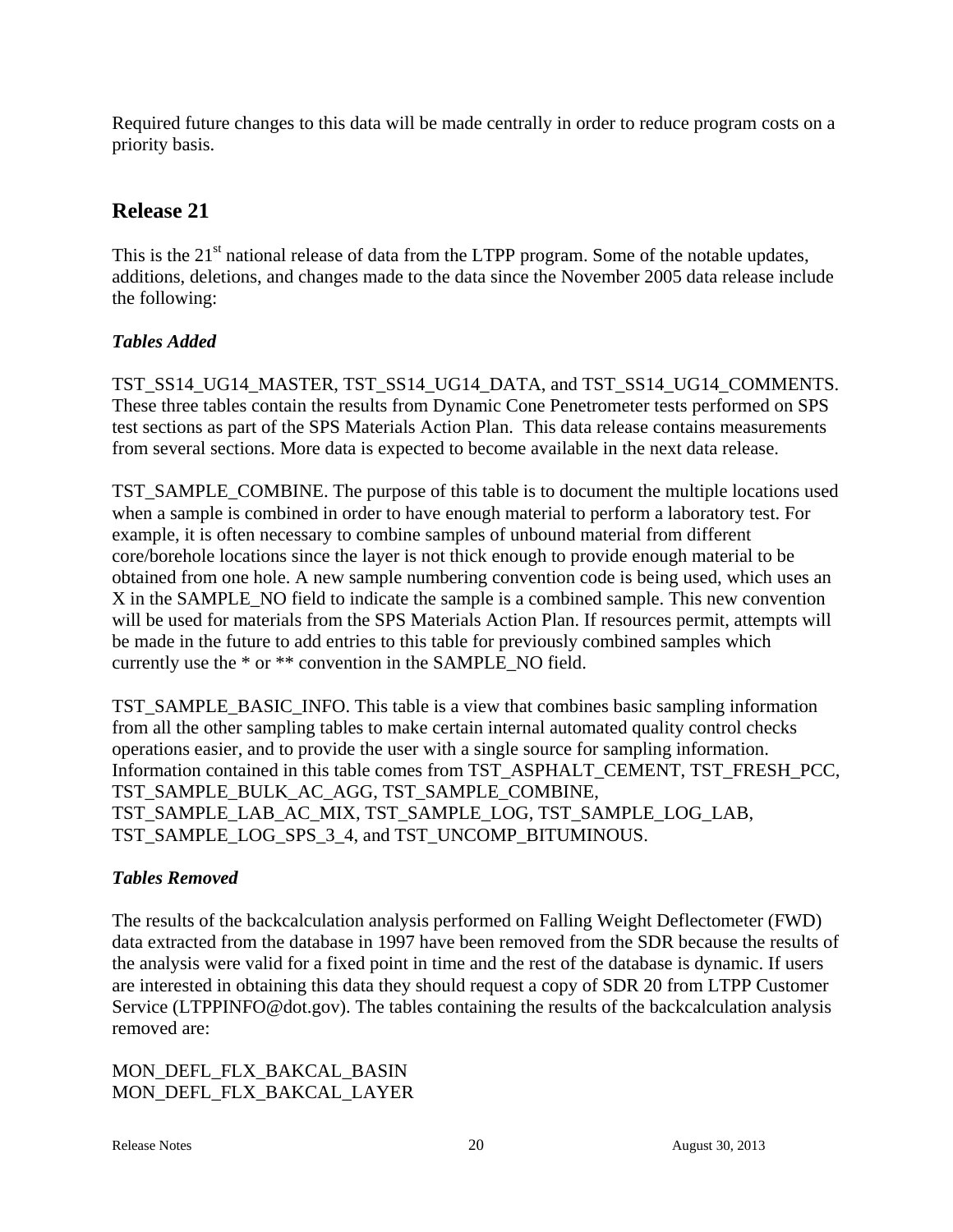```
MON_DEFL_FLX_BAKCAL_POINT 
MON_DEFL_FLX_BAKCAL_SECT 
MON_DEFL_FLX_NMODEL_POINT 
MON DEFL FLX NMODEL SECT
MON_DEFL_RGD_BAKCAL_BASIN 
MON_DEFL_RGD_BAKCAL_LAYER 
MON_DEFL_RGD_BAKCAL_POINT 
MON_DEFL_RGD_BAKCAL_SECT
```
MON\_CATEGORY. This table is being discontinued due to changes to monitoring frequencies in response to the LTPP budget under the SAFETEA-LU legislation. The new monitoring frequencies are contained in LTPP Directive GO-38 available from the WWW.LTPP.ORG web site.

### *Other Notes*

#### *Data from the SPS Materials Action Plan*

The SPS Materials Action Plan (MAP) was initiated to address the issue of missing materials test data from test sections in the Specific Pavement Study (SPS) experiments. This data release contains the first material test results from this activity. A partial set of data updates are contained in this data release since material sampling and testing are still being performed. This data release contains more material sampling data than material property test results since testing always lags behind field sampling.

#### *Data from the SPS Traffic Pooled Fund Study*

The traffic pooled fund study is designed to address deficiencies and improve the quality and quantity of monitored traffic data from the SPS -1, -2, -5, -6, and -8 projects. This five-year study consists of two phases. Phase I consists of assessing, evaluating, and calibrating the current Weigh-In-Motion (WIM) and Vehicle Classification (VC) systems used to collect traffic data at the SPS sites across the country. Phase II consists of installing and maintaining new WIM equipment as necessary to ensure high-quality data collection. This is the first release of data from Phase II of the study for the Colorado SPS-2, Maryland SPS-5, and Illinois SPS-6 project sites. The data release also contains traffic data from sites validated as part of Phase I from Florida SPS-1 and 5, Ohio SPS-1 and 2, Texas SPS-1, and Michigan SPS-1.

#### *Photographic Distress and Transverse Profile Data Reconciliation*

After SDR 20, a major effort was made to reconcile pavement distress and transverse profile measurements performed using photographic based technology. The objective of this reconciliation was to resolve discrepancies between field measurements and data contained in the database. This effort has resulted in the addition of approximately 600 distress surveys stored in the MON\_PADIAS42\_\* tables and 1,400 transverse profile measurements stored in the MON\_T\_PROF\_\* tables. Some of these data date back to the start of pavement test section monitoring in1990.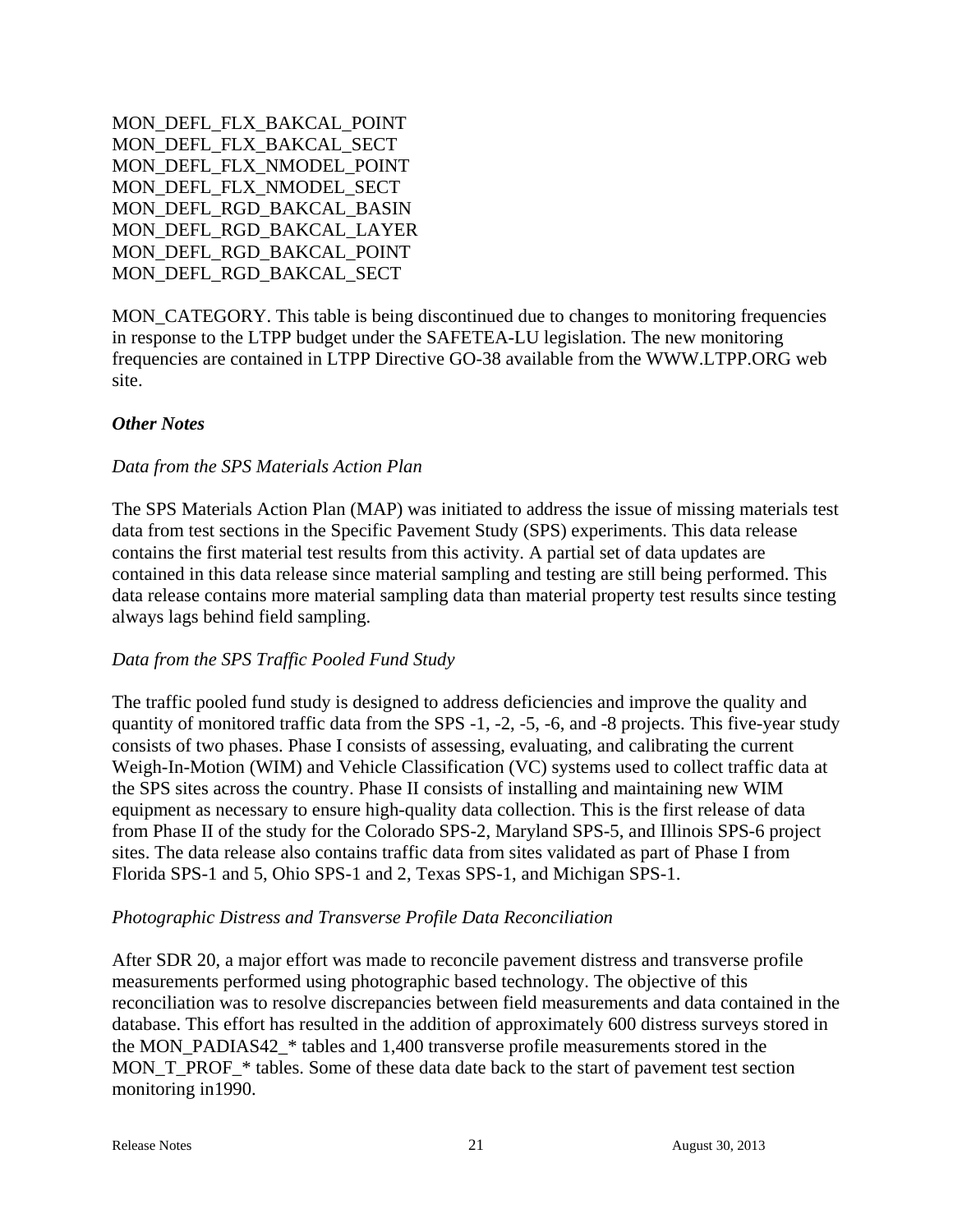### **Release 20.0**

This was the  $20<sup>th</sup>$  national release of data from the LTPP program. This release contains some revisions to data included in the January 2005 Data Release. In addition, several tables have been added to this release as noted below:

### *Tables Added*

TST\_SAMPLE\_BULK\_AC\_AGG. This new table in the Material Testing module contains information on bulk aggregate sampled at asphalt concrete plants for test sections included in the SPS-9 SuperPave experiment.

TST\_SAMPLE\_LAB\_AC\_MIX. This new table in the Material Testing module contains information on laboratory mixed AC samples for test sections included in the SPS-9 SuperPave experiment.

### *Tables Removed*

RHB\_ACO\_SP\_PROP. This table was added in SDR 19 and has no data in it yet. It will be included in future releases if data becomes available.

### *Other Additions to Release 20.0*

#### *CONSTRUCTION\_NO added to tables:*

The field CONSTRUCTION\_NO field was added to the following Material Testing tables: TST\_ASPHALT\_CEMENT, TST\_FRESH\_PCC, TST\_SAMPLE\_BULK\_AC\_AGG, TST\_SAMPLE\_LOG\_SPS\_3\_4, TST\_UNCOMP\_BITIMINOUS.

#### *Other Notes*

#### *Backcalculation Tables:*

This is the last release of the FWD backcalculation tables in the SDR. This data was calculated from FWD data that was available in 1997. It has become cost prohibitive to continue updates and support these data elements in response to changes and corrections are made to the baseline FWD data. An update was made to these tables to remove records which could no longer be traced to the source FWD data, and to correct these tables with changes made to the source data tables.

#### *MON\_T\_PROF\_CROSS\_SLOPE table*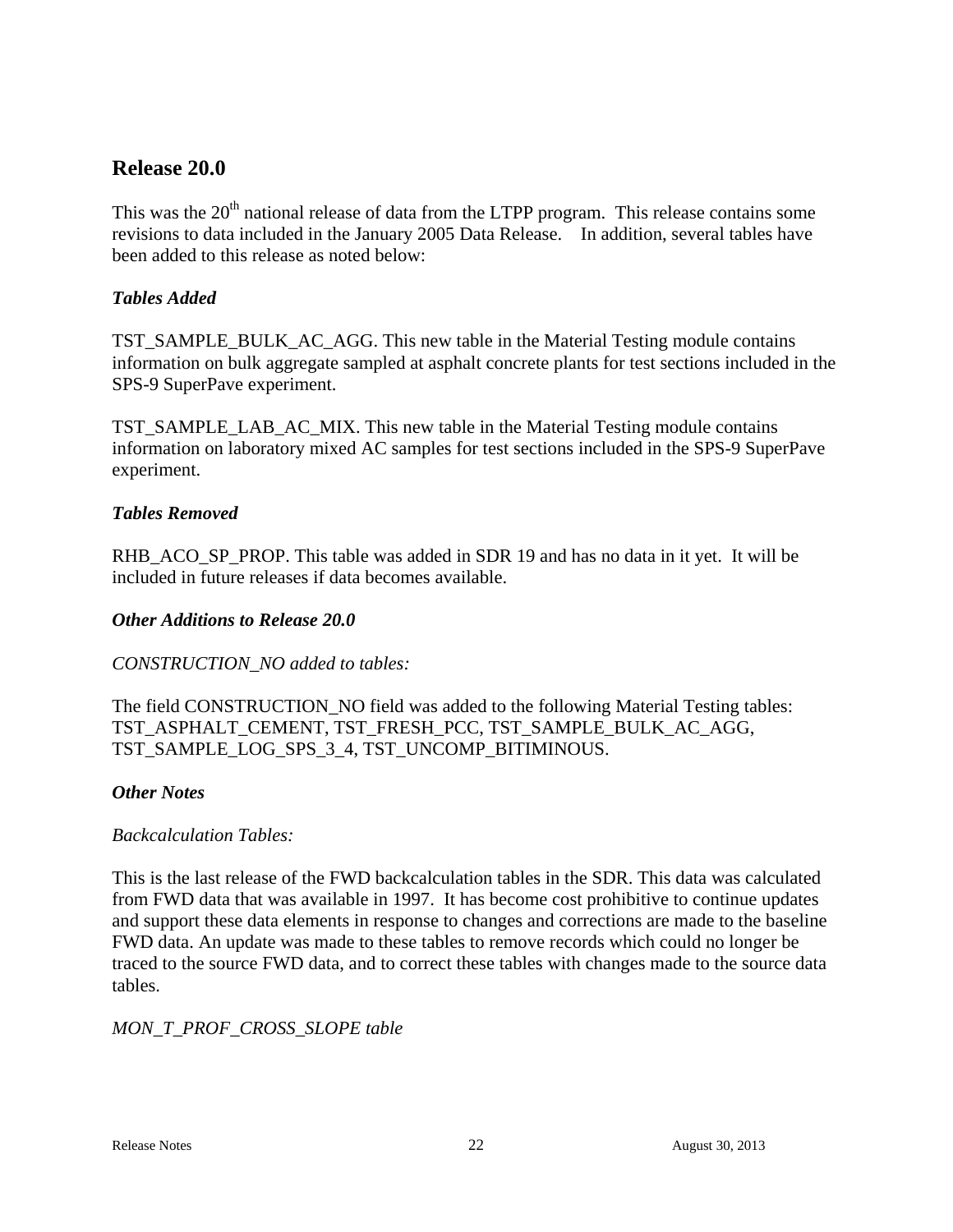Population of this table for manual transverse profile measurements for all previous measurements was completed for this data release. From this data, a data user now has the capability of determining if ruts can hold water from a transverse cross slope perspective.

### *Known Data Issues Not Yet Reported*

The mechanism for reporting LTPP data problems is currently called the Data Analysis/Operations Feedback Report (DAOFR). LTPP data users can view resolved and unresolved DAOFRs at the LTPP web site: http://www.fhwa.dot.gov/pavement/ltpp.

The following unresolved data issues reported in the release notes for data release 19 have not yet been fully addressed. DAOFRs will be prepared in the near future to better document these previously identified problems. Unresolved data problems previously identified in this data upload have already been submitted as DAOFRs to FHWA.

| <b>Table</b>               | Problem                                                         |
|----------------------------|-----------------------------------------------------------------|
| AWS_HOURLY_DATA            | For site 350101, the pyranometer readings are suspect.          |
|                            | For certain sections, the faulting values are very inconsistent |
| MON_DIS_JPCC_FAULT         | over time.                                                      |
|                            | The POINT_LOC value assigned to a given crack or joint          |
| MON_DIS_JPCC_FAULT         | varies slightly over time on some sections                      |
|                            | For certain POINT_LOC's on given section, there are large       |
| MON_DIS_JPCC_FAULT         | spikes in the measured faulting value.                          |
|                            | For a given POINT_LOC, the CRACK_OR_JOINT                       |
| MON_DIS_JPCC_FAULT         | designation changes over time for some sections.                |
| MON_DIS_*_REV              | Many null values should in fact be recorded as zero.            |
| MON_DIS_AC_REV             | The fatigue cracking values on 010102 are suspect.              |
|                            | For 185518, OTHER indicates multiple patches, while the         |
| MON_DIS_CRCP_REV           | patching fields indicate only one.                              |
|                            | For a number of sites, BEFORE TEMP and AFTER TEMP               |
|                            | are zero during summer months, indicating that the values       |
| MON_DIS_AC_REV             | should probably be null instead.                                |
|                            | Inconsistent rating of transverse cracking on sections          |
| MON_DIS_JPCC_REV           | 290704, 290705                                                  |
| MON_DIS_JPCC_REV           | inconsistent rating of map cracking on section 100210           |
|                            | On section 124000, 7/21/99, OTHER indicates presence of         |
| MON_DIS_JPCC_REV           | map cracking, though map cracking field contain zeroes.         |
|                            | For the 8/7/91 survey on the 2906** sections, OTHER             |
| MON_DIS_JPCC_REV           | indicates pumping, while the pumping fields indicate none.      |
|                            | For 18A430, 5/1/91and 370201, 9/19/02, OTHER indicates          |
| MON_DIS_JPCC_REV           | polished aggregate, but POLISH_AGG_A = 0.                       |
| MON_DIS_JPCC_FAULT         | EDGE and WHEELPATH measurements differ by > 12mm                |
|                            | Temperatures very low for certain dates on sections 131031(-    |
| SMP_ATEMP_RAIN_HOUR        | 42) and 351112 (-49)                                            |
| SMP_ATEMP_RAIN_DAY         | hourly average in HOUR outside min and max values in DAY        |
|                            | Sections 274040(9/22/93), 484143(9/25/97), and                  |
| SMP_ELEV_PCC_DATA          | 833802(various dates) have questionable elevation data.         |
|                            | Questionable elevation data on 310114, 390901, 460804,          |
| SMP_ELEV_AC_DATA           | 469187, 501002, 831801, and 906405.                             |
|                            | 483739, THERM_NO = 18(after 5/6/00) and 11(after6/6/00)         |
| SMP_MRCTEMP_AUTO_DAY_STATS | have very high values - looks like bad sensor.                  |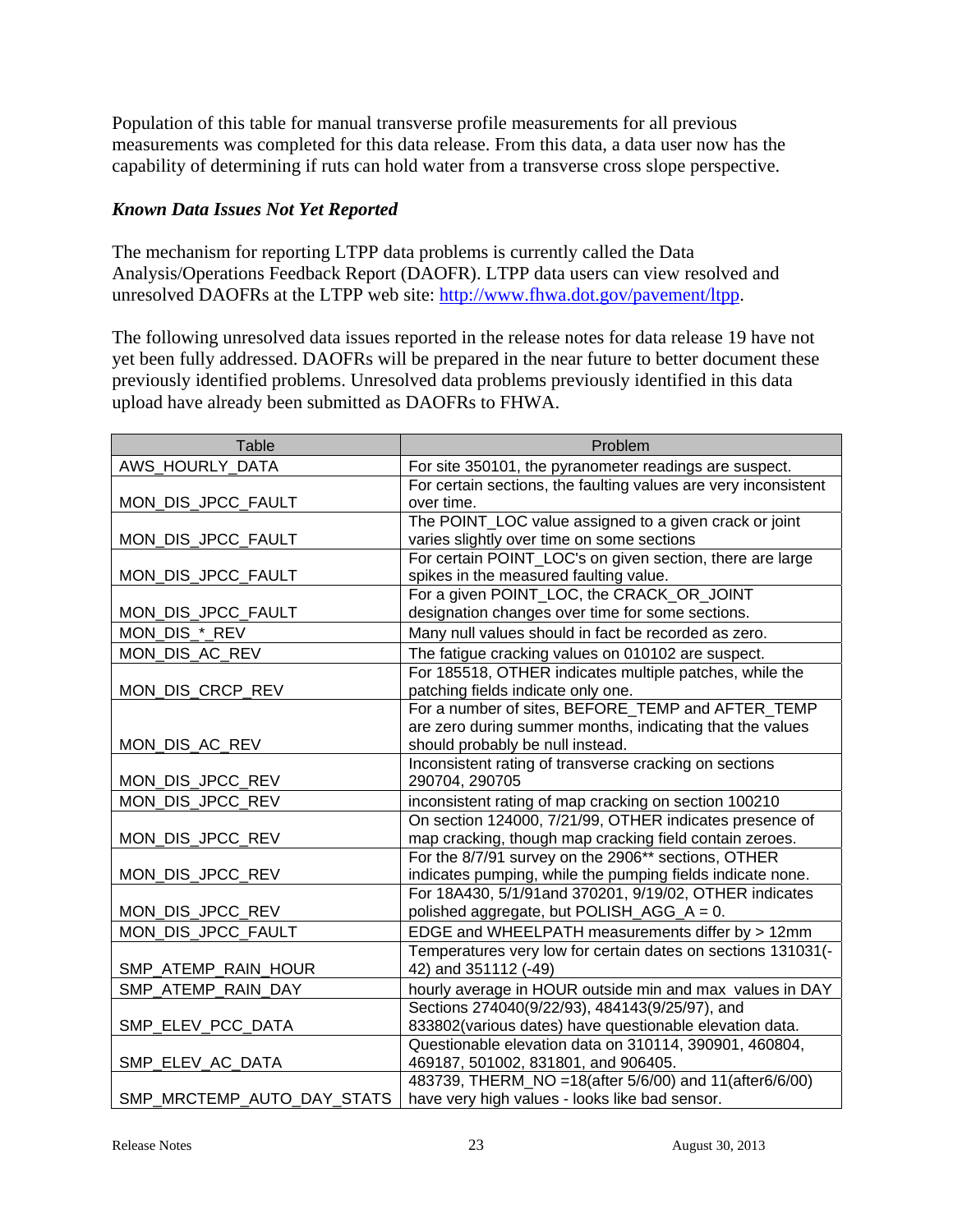| Table                | Problem                                                     |
|----------------------|-------------------------------------------------------------|
|                      | 180901, 0902, 0904, and 0905 have zero PROFILE_INDEX,       |
| SPS9_PMA_PROFILE     | which is not a reasonable value.                            |
| TRF_EQUIPMENT_MASTER | Where sensor type is null, it should be N.                  |
|                      | Sections/layers: 04_1021 layers 6,7; 18_5518 layers 9,10;   |
|                      | 18_6012, layer 11; 19_3006 layers 5,6; 19_3055 layers 5,6;  |
|                      | and section 27_1085 layer 5, do not have matching layers in |
| TST_AC01_LAYER       | TST L05B                                                    |
|                      | In many TST tables, there are SAMPLE_NO entries that do     |
| Various              | not have a match in one of the sampling tables.             |
|                      | In many TST tables, there are LOC_NO entries that do not    |
| Various              | have a match in one of the sampling tables.                 |
|                      | For many sections, the LAYER_NO reported does not have a    |
| TST_AC02             | match in TST_L05B.                                          |
|                      | comments indicate multiple samples, but LOC NO or           |
| TST_AC04             | SAMPLE_NO are for a single sample.                          |
|                      | There are many ASH_CONTENT values over 2, which may         |
| TST_AE01             | indicate the test was not performed properly.               |
|                      | Many section have holes with locations far outside section  |
| TST_HOLE_LOG         | boundaries (+/1 200').                                      |
|                      | There are many records with negative TRANS_POS, but a       |
| TST_HOLE_LOG         | LOC_NO not indicative of shoulder testing.                  |
|                      | Many of the values in REPL_LOC_NO are not in LOC_NO         |
| TST_HOLE_LOG         | for that section.                                           |
|                      | For many SPS testing locations, POINT_LOC is within         |
| TST_HOLE_LOG         | another section according to SPS_PROJECT_STATIONS.          |

# **Release 19.0**

This was the 19<sup>th</sup> national release of data from the LTPP program. This release contains some revisions to data included in the July 2004 Data Release. This Data Release also includes a new software program, ESALCalc. In addition, several tables have been added to this release and some deleted, as noted, below:

### *Tables Added*

*MON\_T\_PROF\_CROSS\_SLOPE:* This new table contains the elevation of the last data point, relative to the begin point, of manual transverse profile measurements made using the Dipstick device. This allows the transverse profile data to be de-normalized so that the true elevation profile, relative to the outside edge of the pavement lane, may be computed. This table is expected to be fully populated in 2006.

*SMP\_TDR\_MANUAL\_MOISTURE:* This table contains volumetric and gravimetric moisture content computed from dielectric constants interpreted and calculated from manually recorded TDR traces.

*CLM\_VWS\_HUMIDITY\_DAILY, CLM\_VWS\_PRECIP\_DAILY, CLM\_VWS\_TEMP\_DAILY, CLM\_VWS\_WIND\_DAILY:* These four tables were created to mirror similar monthly and annual climatic tables and to allow more selective analysis of the various daily data elements. These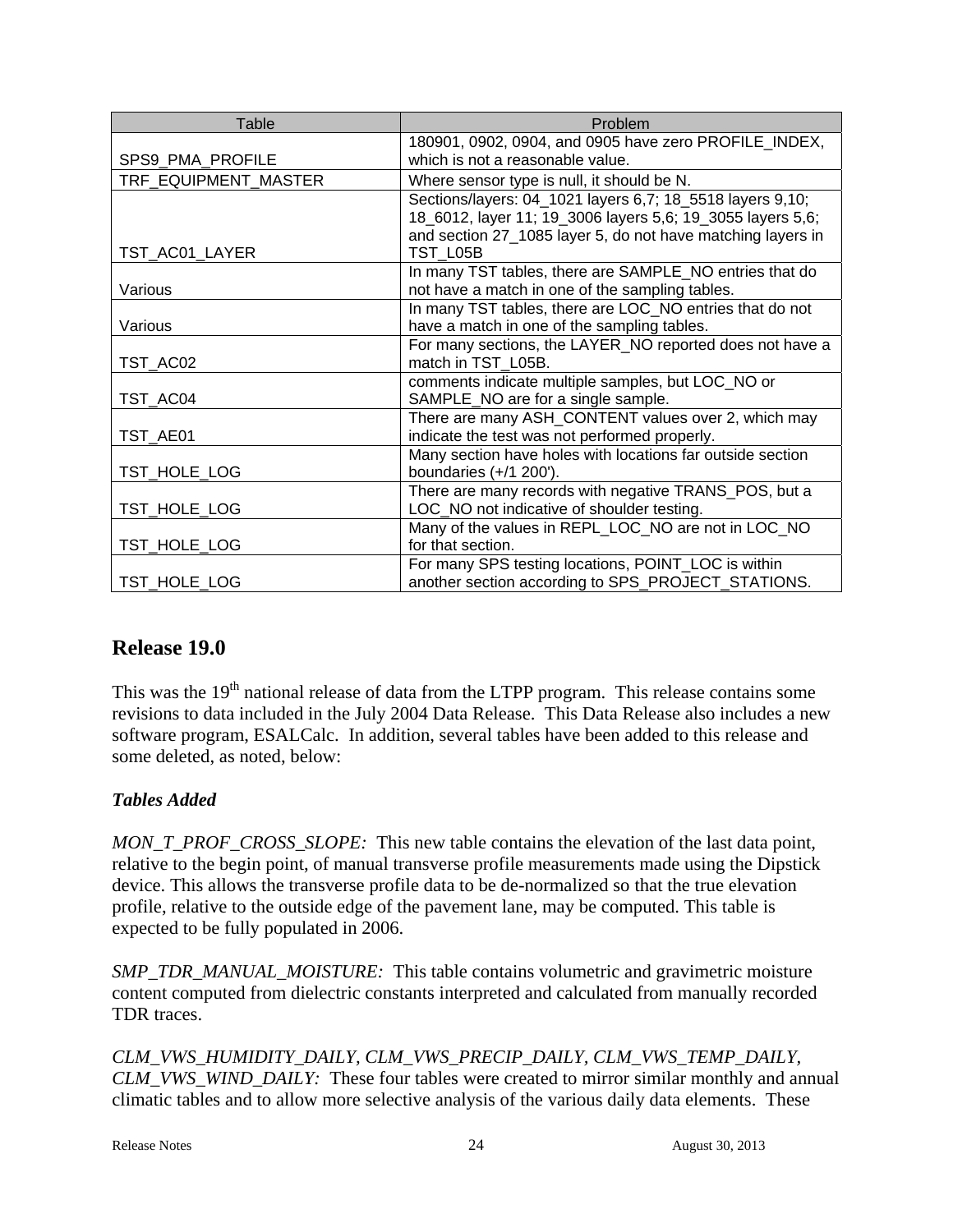tables replace the table CLM\_VWS\_DATA\_DAILY. In addition, all Climatic tables contain data that were recomputed from Level E data provided by a national weather agency.

### *RHB\_ACO\_SP\_\* Tables*

Three new Rehabilitation tables were added to this SDR. These tables are used for non-recycled asphalt pavement overlays using SuperPave properties. The tables and their description are listed in the table below:

| <b>SDR Table Name</b> | <b>Contents</b>                                             |
|-----------------------|-------------------------------------------------------------|
| RHB_ACO_SP_AGGR_PROP  | This table contains SuperPave AC overlay aggregate          |
|                       | properties.                                                 |
| RHB_ACO_SP_MIX PROP   | This table contains SuperPave AC overlay mixture properties |
|                       | as placed.                                                  |
| RHB ACO SP PROP       | This table contains SuperPave AC overlay asphalt cement     |
|                       | properties.                                                 |

### *Tables Removed*

*MON\_T\_PROF\_DEV\_CONFIG:* This table contains information on equipment configuration settings used to capture, digitize, and interpret transverse profile measurements using the photographic and manual dipstick measurement methods. Note that transverse profile measurements based on the photographic method are obtained at the same time as the photographs for the film-based distress interpretations. Since this table provides little information to the data user, it is no longer included in the SDR.

### *Rehabilitation Tables*

Several Rehabilitation tables were removed from this Data Release since there are no data stored in the tables. Listed below are the tables that have been removed:

RHB\_CMRAP\_COMBINED\_AGG RHB\_CMRAP\_LAB\_AGED\_AC RHB\_CRACK\_SEAT\_PCC RHB\_PCCO\_STEEL RHB\_PRESSURE\_RELIEF RHB\_RCYPCC\_COMBINED\_AGGR RHB\_RCYPCC\_CONSTRUCTION RHB\_RCYPCC\_JOINT RHB\_RCYPCC\_MIXTURE RHB\_RCYPCC\_NEW\_AGGR RHB\_RCYPCC\_STEEL RHB\_RCYPCC\_STRENGTH

*SPS Tables*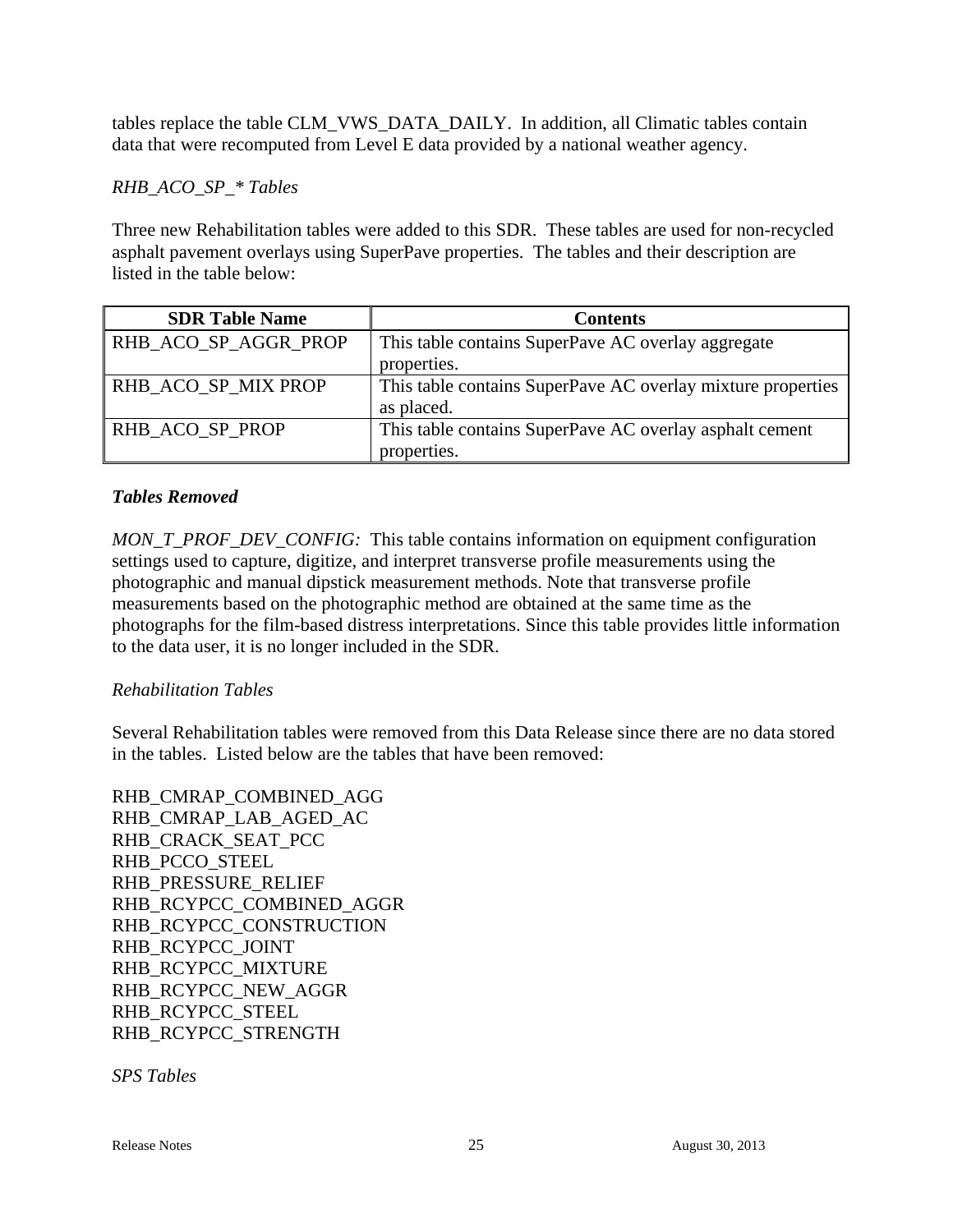Several SPS tables were removed from this Data Release since there are no data stored in the tables. Listed below are the tables that have been removed:

SPS4\_TRANSIENT\_GENERAL SPS4\_TRANSIENT\_MEASURE SPS6\_TRANSFER\_EFFICIENCY SPS7\_LOAD\_TRANSFER SPS7\_PCC\_CRACK\_SEAL SPS7\_ TRANSFER\_EFFICIENCY SPS7\_UNDERSEALING SPS8\_PCC\_FULL\_DEPTH SPS9\_AC\_PATCHES SPS9\_DIAMOND\_GRIND SPS9\_PCC\_JOINT\_RESEAL SPS9\_RUT\_LEVEL\_UP SPS9\_UNDERSEALING

*TST\_SC06:* This table was intended to contain measurements of excess asphalt in bituminous mixtures obtained by using a loaded wheel and sand cohesion. Although the table structure exists, no data for this test were ever loaded into the database. Since this table is empty, it is not included in the SDR.

*TST\_SC13:* This table was intended to contain measurements of the polish value of aggregates used in chip seals applied to SPS-3 sections only. Although the table structure exists, no data for this test were ever loaded into the database. Since this table is empty, it is not included in the SDR.

*TRF\_MONITOR\_BASIC\_INFO:* This table has been replaced by outputs from the ESALCalc software.

### *Other Additions to Release 19.0*

#### *ESALCalc Software*

A computer program called ESALCalc is included in the January 2005 SDR. This software will compute annual ESAL estimates from traffic monitoring data and pavement structure data. A manual is included with the software.

#### *Restructuring of Data Modules and CD Contents*

Two data modules had to be restructured due to database size limitations in Microsoft® Access 2000. The Climate module was split into three databases: Climate\_Daily\_Humid\_Precip, Climate\_Daily\_Temp\_Wind, and Climate\_Summary\_Data. The two Climate\_Daily\_\* databases contain daily tables, while the Climate\_Summary\_Data database contains monthly, annual, and all other Climate tables.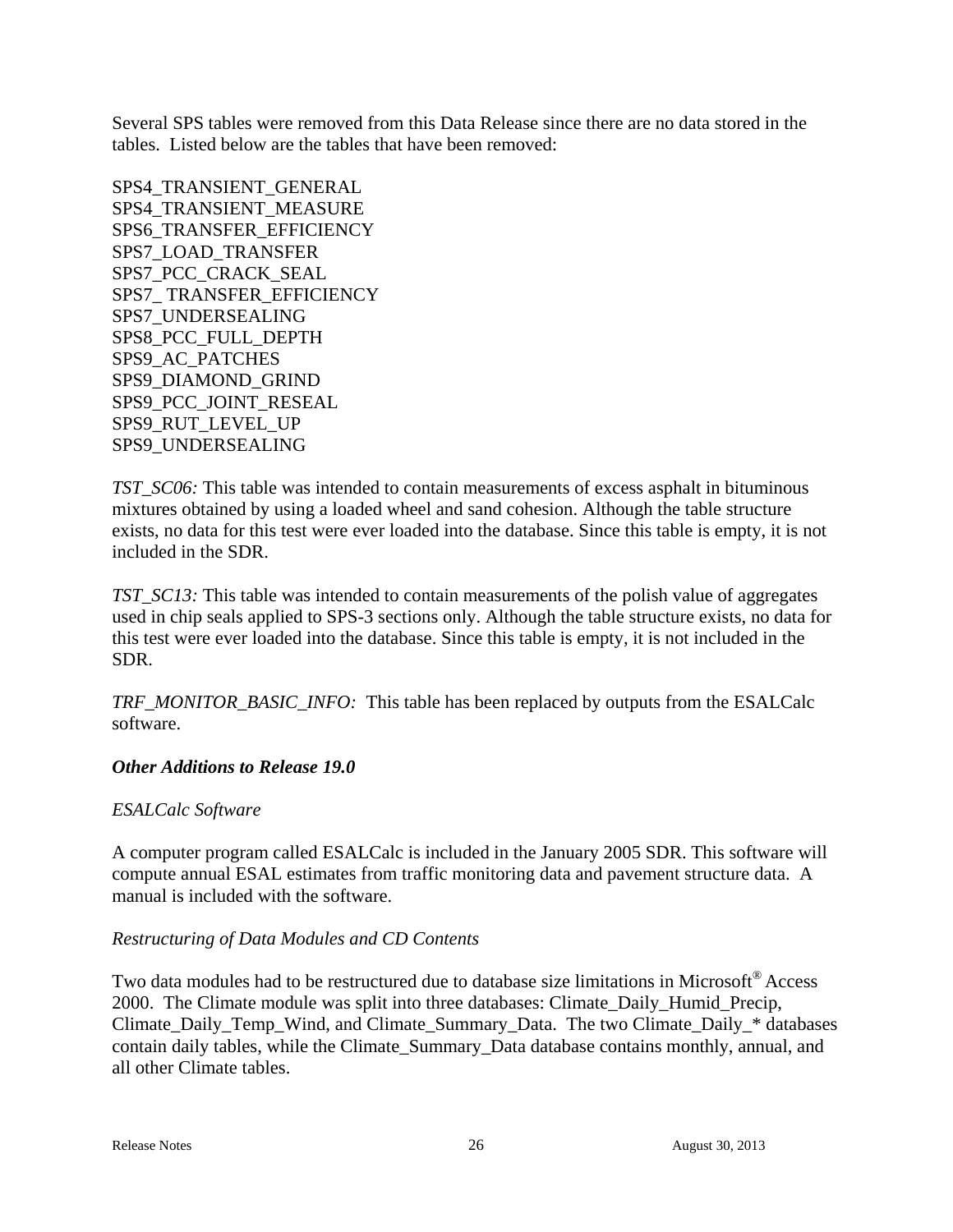The Seasonal Monitoring Program (SMP) module was divided into two new databases: Seasonal\_Monitoring and Seasonal\_Monitoring\_TDR\_Meas. The time-domain reflectometry (TDR) measurement tables are in the Seasonal\_Monitoring\_TDR\_Meas database, while all other SMP tables are in the Seasonal\_Monitoring database.

In addition, the data modules had to be rearranged on CDs 1 and 2. The SMP and Backcalculation modules were added to CD 2, which also contains FWD Measurements. This CD has been renamed "Seasonal Monitoring and Deflection". CD 1 remains the same, minus the SMP and Backcalculation modules. CD 1 is referred to as the "Primary Data Set".

### *Issues Identified Since Release 18.0*

Below is a table that describes data issues found during a review of the July 2004 Data Release. Data analysts should review this list when performing research.

| <b>Table</b>       | <b>Issue</b>                                              |
|--------------------|-----------------------------------------------------------|
| AWS_HOURLY_DATA    | For site 350101, the pyranometer readings are suspect.    |
|                    | The TRAFFIC_RS field is not populated correctly for some  |
| EXPERIMENT_SECTION | records.                                                  |
|                    | For certain sections, the faulting values are very        |
| MON_DIS_JPCC_FAULT | inconsistent over time.                                   |
|                    | The POINT_LOC value assigned to a given crack or joint    |
| MON_DIS_JPCC_FAULT | varies slightly over time on some sections.               |
|                    | For certain POINT_LOC's on given section, there are large |
| MON_DIS_JPCC_FAULT | spikes in the measured faulting value.                    |
|                    | For a given POINT_LOC, the CRACK_OR_JOINT                 |
| MON_DIS_JPCC_FAULT | designation changes over time for some sections.          |
| MON_DIS_*_REV      | Many null values should, in fact, be recorded as zero.    |
| MON_DIS_AC_REV     | The fatigue cracking values on 010102 are suspect.        |
|                    | For 185518, OTHER indicates multiple patches, while the   |
| MON_DIS_CRCP_REV   | patching fields indicate only one.                        |
|                    | For a number of sites, BEFORE_TEMP and                    |
|                    | AFTER_TEMP are zero during summer months, indicating      |
| MON_DIS_AC_REV     | that the values should probably be null instead.          |
|                    | On section 485328, $1/22/01$ , PHOTO_VIDEO = P, but       |
| MON_DIS_CRCP_REV   | comments indicate no pictures obtained.                   |
|                    | 485274, 2/11/97 has LONG_JOINT_SEAL_NO = 0,               |
| MON_DIS_CRCP_REV   | $LONG_JOIN_SEAL_DAM_L > 0.$                               |
|                    | Inconsistent rating of transverse cracking on sections    |
| MON_DIS_JPCC_REV   | 290704, 290705.                                           |
|                    | For a number of surveys on various sites, the number of   |
| MON_DIS_JPCC_REV   | map cracking areas is zero, but the area is non-zero.     |
| MON_DIS_JPCC_REV   | Inconsistent rating of map cracking on section 100210.    |
|                    | On section 124000, 7/21/99, OTHER indicates presence of   |
| MON_DIS_JPCC_REV   | map cracking, though map cracking field contains zeroes.  |
| MON DIS JPCC REV   | For 313033, 11/16/99 and 290605, 7/20/95,                 |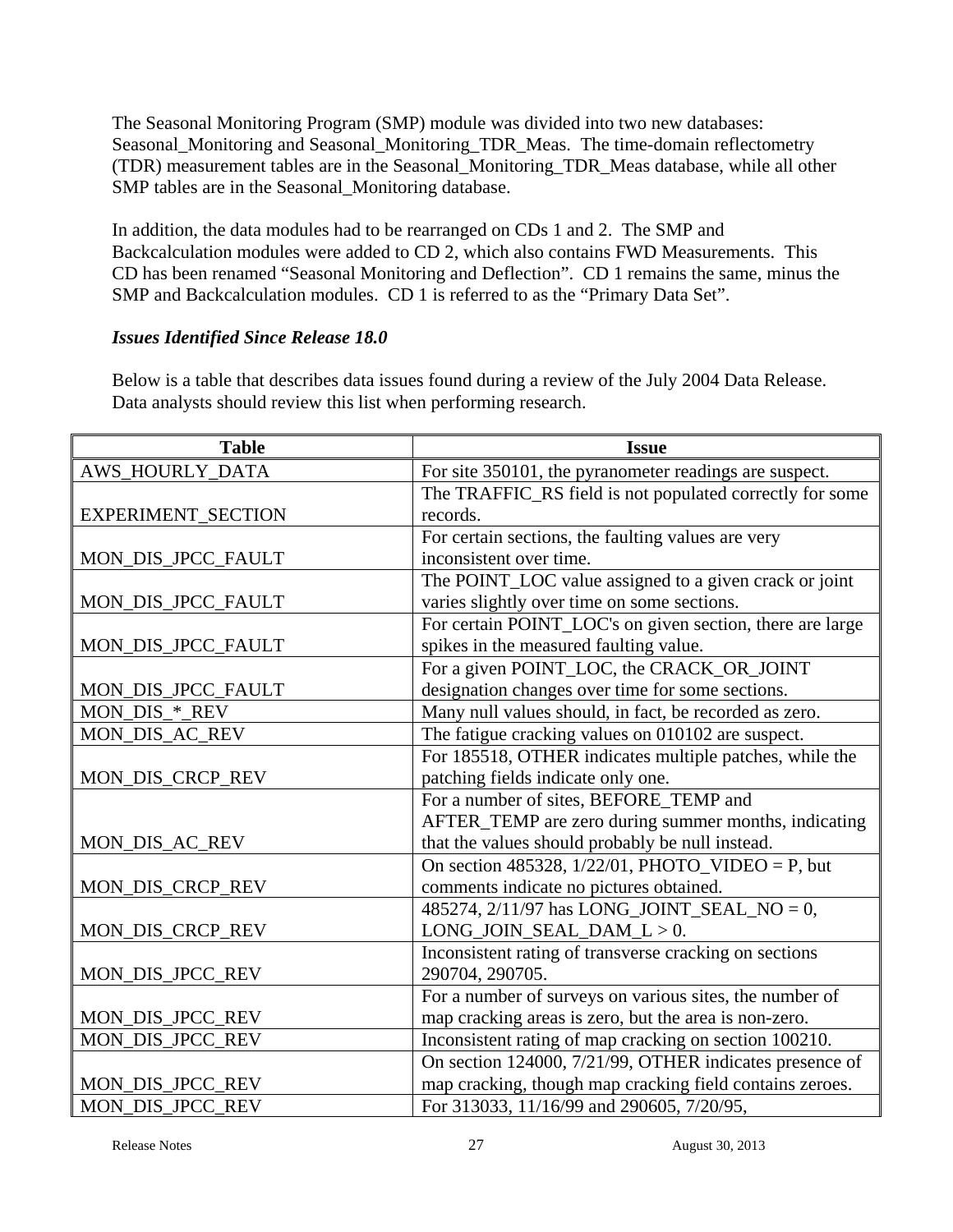| <b>Table</b>               | <b>Issue</b>                                                     |
|----------------------------|------------------------------------------------------------------|
|                            | PUMPING_NO = $0$ while PUMPING_L > 0.                            |
|                            | For the 8/7/91 survey on the 2906 <sup>**</sup> sections, OTHER  |
| MON_DIS_JPCC_REV           | indicates pumping, while the pumping fields indicate none.       |
|                            | For 18A430, 5/1/91 and 370201, 9/19/02, OTHER indicates          |
| MON_DIS_JPCC_REV           | polished aggregate, but POLISH_AGG_ $A = 0$ .                    |
|                            | EDGE and WHEELPATH measurements differ by >                      |
| MON_DIS_JPCC_FAULT         | 12mm.                                                            |
|                            | Various fault values are entered to 0.1mm, but the device is     |
| SMP_JOINT_FAULT            | supposed to read to 1mm only.                                    |
|                            | Temperatures very low for certain dates on sections              |
| SMP_ATEMP_RAIN_HOUR        | 131031(-42) and 351112 (-49).                                    |
|                            | Hourly average in HOUR outside min and max values in             |
| SMP_ATEMP_RAIN_DAY         | DAY.                                                             |
|                            | Sections 274040 (9/22/93), 484143 (9/25/97), and 833802          |
| SMP_ELEV_PCC_DATA          | (various dates) have questionable elevation data.                |
|                            | Questionable elevation data on 310114, 390901, 460804,           |
| SMP_ELEV_AC_DATA           | 469187, 501002, 831801, and 906405.                              |
|                            | 483739 (2/15/97) has null daily values where there is            |
| SMP_ATEMP_RAIN_DAY         | sufficient info in the hourly table (>20 hours) to calculate it. |
|                            | 483739, THERM NO = 18(after 5/6/00) and 11(after 6/6/00)         |
| SMP_MRCTEMP_AUTO_DAY_STATS | have very high values - looks like bad sensor.                   |
|                            | 180901, 0902, 0904, and 0905 have zero                           |
| SPS9_PMA_PROFILE           | PROFILE_INDEX, which is not a reasonable value.                  |
| TRF_EQUIPMENT_MASTER       | Where sensor type is null, it should be N.                       |
|                            | 460901, FIELD_SET = 1 has multiple construction                  |
|                            | numbers associated with it - which can cause incorrect CN        |
| TST_HOLE_LOG               | assignment.                                                      |
|                            | 089020, FIELD_LAYER_NO = $4$ has an average thickness            |
| TST AC01                   | of zero.                                                         |
|                            | 2606** layers 4, 5, 6, 260902 layers 5, 6, 7, 469197 layer 5,    |
|                            | and 511423 layer 6 do not have matching layers in                |
| TST_AC01_LAYER             | TST_L05B.                                                        |
|                            | For 18A959, there are records with FIELD_LAYER_NO =              |
| TST_AC01_LAYER             | 1 (which would be subgrade).                                     |
|                            | In many TST tables, there are SAMPLE_NO entries that do          |
| Various                    | not have a match in one of the sampling tables.                  |
|                            | In many TST tables, there are LOC_NO entries that do not         |
| Various                    | have a match in one of the sampling tables.                      |
|                            | In many TST tables, there are LAYER_NO entries that do           |
| Various                    | not have a match in TST_L05B.                                    |
|                            | Some records in TST_AE03, PC03, PC06,                            |
|                            | SS01_UG01_UG02, SS04_UG08, UG04_SS03, and                        |
|                            | UG05_SS05 have test results reported for layers                  |
| Various                    | inappropriate for the test type (bound layers for unbound        |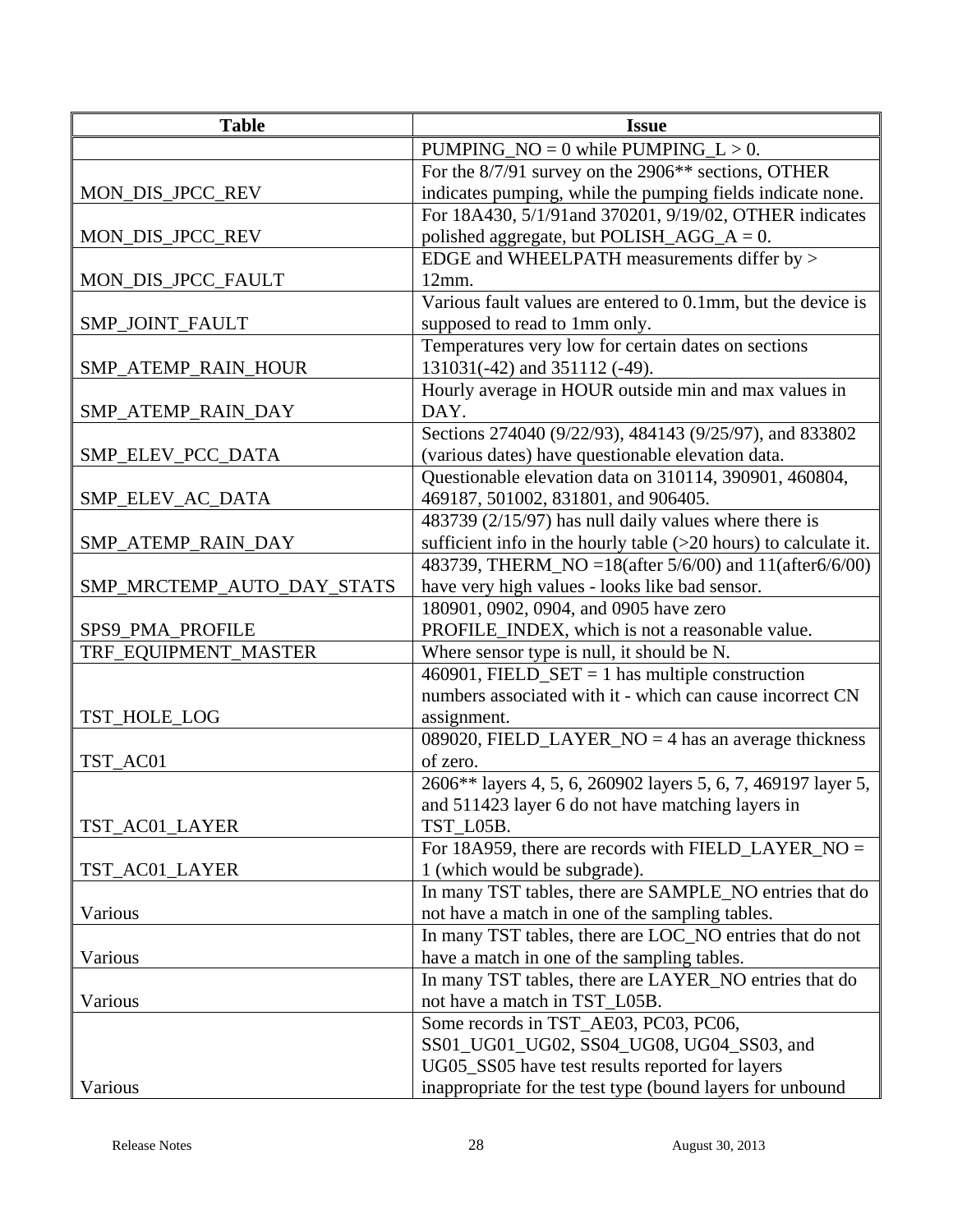| <b>Table</b> | <b>Issue</b>                                                |
|--------------|-------------------------------------------------------------|
|              | tests, $etc$ ).                                             |
|              | Comments indicate multiple samples, but LOC_NO or           |
| TST_AC04     | SAMPLE_NO are for a single sample.                          |
|              | There are many ASH_CONTENT values over 2, which             |
| TST_AE01     | may indicate the test was not done properly.                |
|              | Many sections have holes with locations far outside section |
| TST_HOLE_LOG | boundaries $(+/- 200')$ .                                   |
|              | There are many records with negative TRANS_POS, but a       |
| TST_HOLE_LOG | LOC_NO not indicative of shoulder testing.                  |
|              | Many of the values in REPL_LOC_NO are not in LOC_NO         |
| TST_HOLE_LOG | for that section.                                           |
|              | For many SPS testing locations, POINT_LOC is within         |
| TST_HOLE_LOG | another section according to SPS_PROJECT_STATIONS.          |
|              | Several records have inconsistent LAYER TYPE and            |
| TST L05B     | DESCRIPTION.                                                |

### **Release 18.0**

This was the 18th national release of data from the LTPP program. This release contains some revisions to data included in the January 2004 Data Release. New tables included for the first time in this release and updates are noted in the following:

### *Ground Penetrating Radar Module*

In 2003, Ground Penetrating Radar (GPR) measurements were performed on a subset of LTPP sections to provide an estimate of layer thickness variations within the monitoring portion of the test section. The measurements were performed on all SPS-1 project sites still in-service at the time. Measurements were also performed on one selected SPS-2, and SPS-5, and SPS-6 project site. The results of the measurements are stored in the GPR data module. Listed below are the tables and a brief description of each:

| <b>SDR Table Name</b>  | <b>Contents</b>                                                |
|------------------------|----------------------------------------------------------------|
| <b>GPR MASTER</b>      | One record is included in GPR_MASTER for each                  |
|                        | measurement pass on a test section. Typically there are two    |
|                        | measurement passes on a test section.                          |
| <b>GPR_THICK_POINT</b> | This table contains the results of the thickness               |
|                        | interpretations from the GPR measurements.                     |
| <b>GPR THICK SECT</b>  | This table contains statistics on the thickness and dielectric |
|                        | constant from data contained in the GPR_THICK_POINT            |
|                        | table whose stations fall inside the monitoring portion of the |
|                        | test section.                                                  |
| <b>GPR LINK LAYER</b>  | This table provides a link between pavement layers             |
|                        | identified in the GPR measurements and pavement layers         |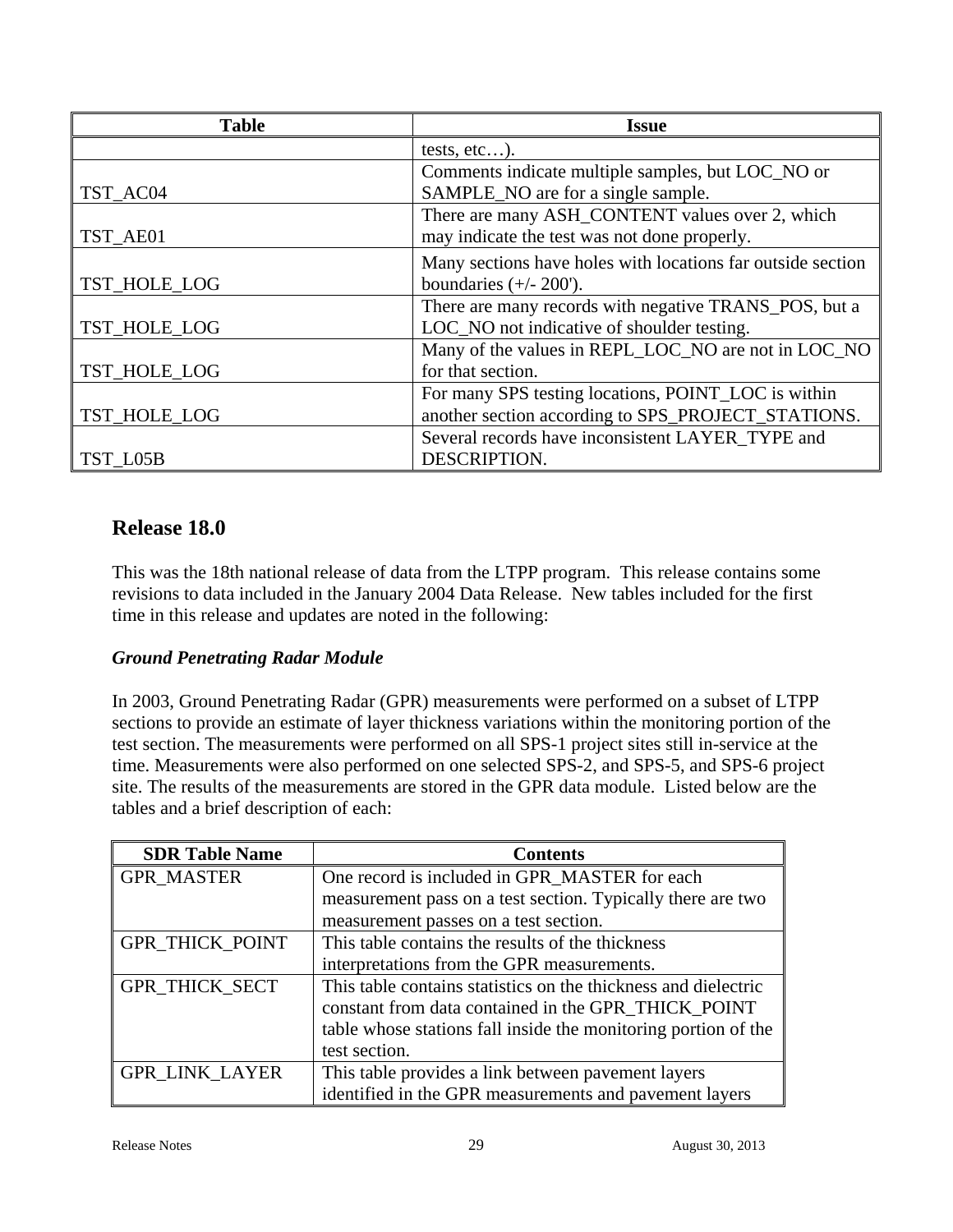| <b>SDR Table Name</b> | <b>Contents</b>                                           |
|-----------------------|-----------------------------------------------------------|
|                       | identified by other means. It is not possible to identify |
|                       | layers with similar material properties with GPR          |
|                       | measurements. To analyze GPR data, multiple layers in the |
|                       | physical pavement structure can be combined into a single |
|                       | layer.                                                    |

### *Drainage Inspection Tables*

Three new tables were added to the Monitoring module containing data information on the condition of the edge drain systems installed at the SPS-1, and -6 projects. In the future, tables may be added for other drainage feature evaluations. Listed below are the tables and a brief description of each:

| <b>SDR Table Name</b>   | <b>Contents</b>                                       |
|-------------------------|-------------------------------------------------------|
| <b>MON DRAIN MASTER</b> | This table contains information on the permanent      |
|                         | features of the edge drain system and the location of |
|                         | the lateral openings.                                 |
| MON_DRAIN_CONDITION     | This table contains information regarding the         |
|                         | condition of the lateral openings and the area around |
|                         | the lateral openings at the time of inspection.       |
| MON_DRAIN_INSPECT       | This table contains information on the results of the |
|                         | video edge drain inspection.                          |

*TST\_UNBOUND\_SPEC\_GRAV:* This table contains the specific gravity of unbound base and subgrade materials. Since this test was not specified in the original material test guidelines for LTPP sections, data are only available for a subset of test sections. The current source of this data is from resilient modulus tests performed by one of the LTPP contract laboratories. Although not required, that laboratory contractor included this measurement in their test results. Test data are currently available for test sections in the North Atlantic and Southern Regions. Depending on budget constraints, it is planned to obtain these measurements from SPS project sites in the future. There are no plans to obtain this data from other GPS test sections. This table is currently undergoing population and not all of the available data have been entered.

### *Climate Data*

This release contains a major data update to the Climatic module covering the period from 1997 to 2002. Additions and corrections were made to the CLM\_SITE\_VWS\_LINK table to add links for test sections and SPS projects missing in the previous data releases. The QC on the CLM tables was run with a "no manual upgrade" policy. A very small percentage of records failed one or more checks and were left in the database with a non-level E RECORD\_STATUS.

#### *Data Dictionary and Codes*

This data release contains a major revision to the data dictionary contained in the LTPPDD table and the codes contained in the CODES table. Some of the revisions included removing fields no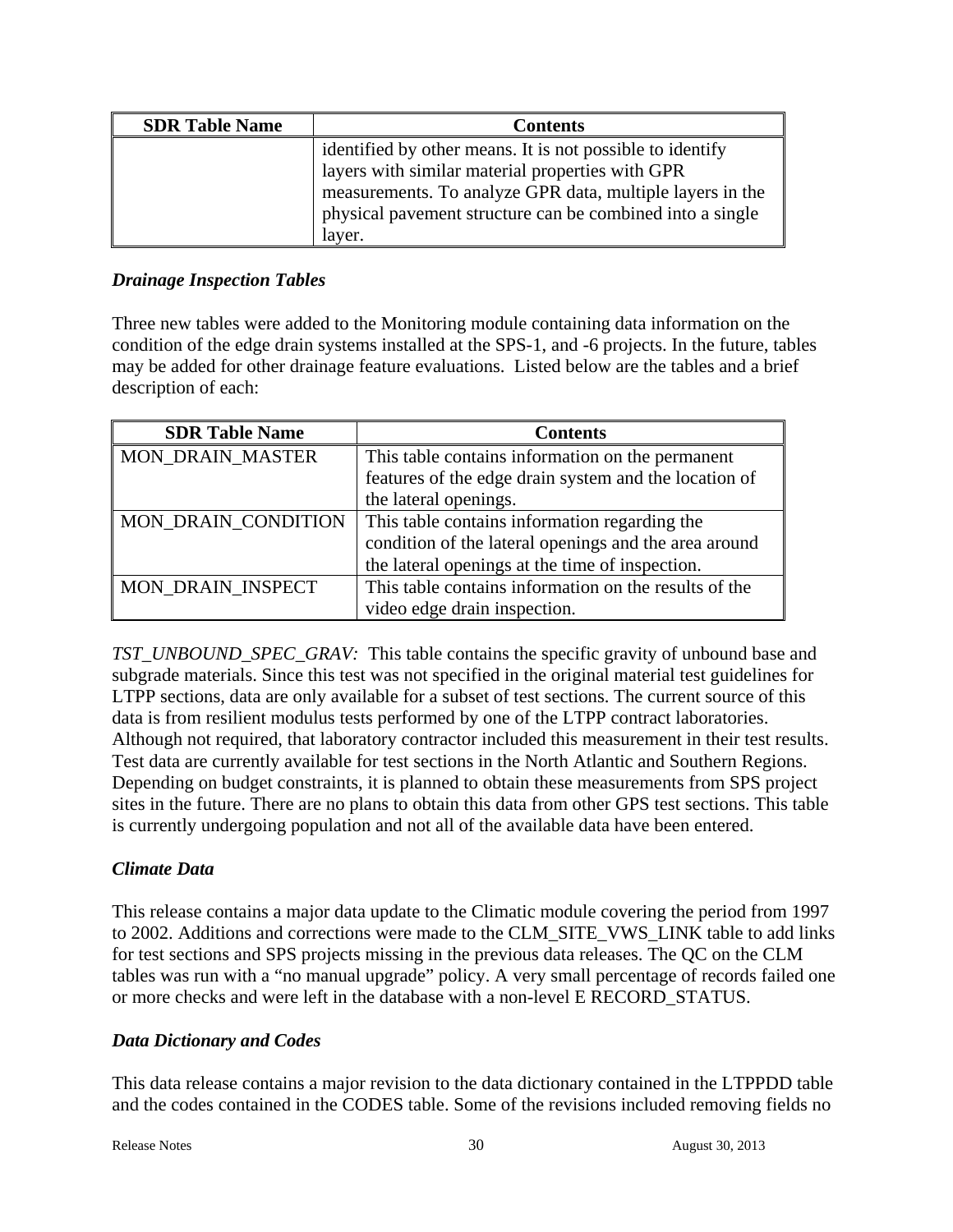longer needed, modifying field descriptions, updating the field indicating the data sheet used to record the data, and adding missing codes.

### *Tables Removed*

Three tables that were included in previous releases were removed from this release. TST\_L06 and TST\_L07, which contained the sample disposal record for AC and PCC specimens, were removed since they contained information of little use to a data analyst. The table SMP\_WATERTAB\_DEPTH\_AUTO was also excluded since there was no data in the table, and no data is expected in the future.

### **Release 17.0**

Data Release 17.0 was made available in January 2004. This release contains some revisions to data included in the July 2003 Data Release. No changes or updates have been made to data in the climatic and dynamic load response modules.

### *SuperPave Asphalt Binder and Mixture Tests*

Data Release 17 contains, for the first time, the data from SuperPave-related asphalt binders and mixtures. This data includes test results from the dynamic shear rheometer, bending beam rheometer, direct tension, gyratory compaction, and volumetric and gravimetric properties of gyratory compacted specimens. This data represents only a partial set of available data. LTPP contractors are still in the process of entering these data and resolving errors. More data are expected to be included in Release 18. Data users are encouraged to contact LTPP Customer Service with questions or problems that they may find in the contents of these new tables.

To store these data, the following eleven tables were added to the material test module (TST).

| <b>SDR Table Name</b> | <b>Contents</b>                                         |
|-----------------------|---------------------------------------------------------|
| TST_LINK_LAYER        | Links between TST_ID and layers in TST_L05B             |
| TST LINK SAMPLE       | Links between TST_ID and samples in                     |
|                       | TST SAMPLE LOG                                          |
| TST AE07 MASTER       | Sample and configuration information for Dynamic Shear  |
|                       | Rheometer (DSR) test                                    |
| TST_AE07_DATA         | Data from Dynamic Shear Rheometer (DSR) test            |
| TST_AE08_MASTER       | Sample and configuration information for Bending Beam   |
|                       | Rheometer (BBR) test                                    |
| TST_AE08_DATA         | Data from Bending Beam Rheometer (BBR) test             |
| TST AE09 MASTER       | Sample and configuration information for Direct Tension |
|                       | $(DT)$ test                                             |
| TST_AE09_DATA         | Data from Direct Tension (DT) test                      |
| TST_SP01_MASTER       | Sample and configuration information for gyratory       |
|                       | compaction test                                         |
| TST_SP01_DATA         | Data from gyratory compaction test                      |
| TST SP02              | Asphalt mix volumetric and gravimetric information      |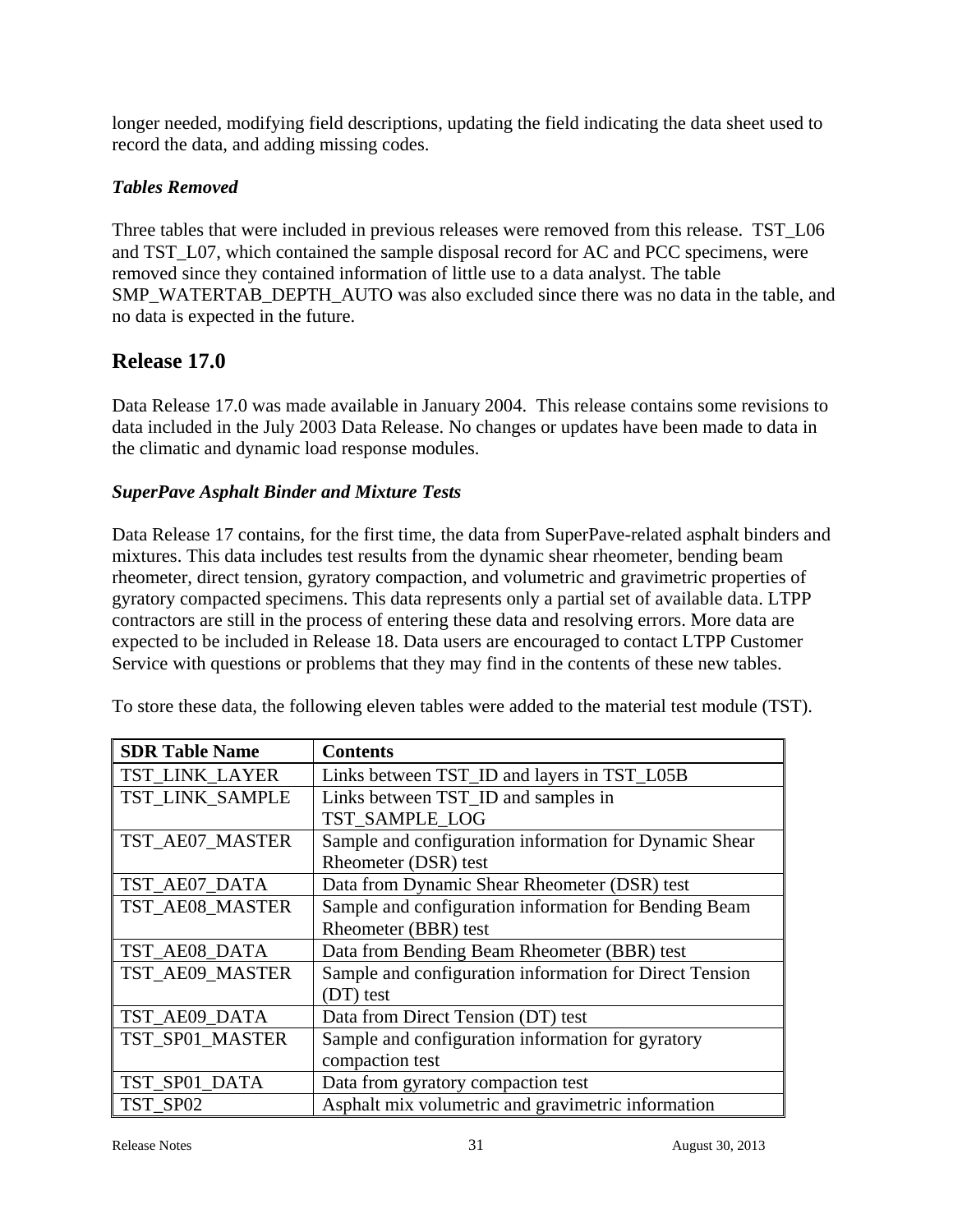Since some of these tests represent samples of materials used in more than one layer on multiple test sections, a field named TST\_ID is used as primary key in these tables to link material test results to test sections and pavement layers. The TST\_LINK\_LAYER table provides a linkage between TST\_ID and test sections and pavement layers in the TST\_L05B table, using the fields STATE\_CODE, SHRP\_ID, CONSTRUCTION\_NO, and LAYER\_NO. The TST\_LINK\_SAMPLE table provides linkage between TST\_ID and material sampling information contained in TST\_SAMPLE\_LOG using the fields STATE\_CODE, SHRP\_ID, FIELD\_NO and SAMPLE\_NO.

### *Supplemental Test Section QC*

This is the first data release that includes the results of quality checks on data from supplemental test sections constructed on the Specific Pavement Studies sites. The RECORD\_STATUS field in records for supplemental test sections should now be populated as it is for other test sections. Although the majority of the new checks worked as expected, data users may find some anomalies that have not been corrected. Please contact LTPP Customer Service with questions or issues related to supplemental section QC.

### *SPS 9 Construction Data*

SPS-9 construction data was first released in the July 2003 data release. Work continues on entering SPS-9 construction data to the SPS module.

#### *Traffic Monitoring Data*

Processing of traffic monitoring data collected between 1999 and 2002 has been substantially completed. Work continues on loading and resolving errors in "problem" data sets from this time period. More traffic monitoring data is expected to be available in the next data release.

#### *Distress Data*

Distress data processed by version 1.0 of the Padias software is being reprocessed with version 4.2 of the software. Distress survey records that have been migrated to the MON\_DIS\_PADIAS42 tables over the past several data releases have been removed from the MON DIS PADIAS tables.

### **Release 16.0**

Data Release 16.0 was available in July 2003. This release contains some revisions to data included in the January 2003 Data Release and includes new pavement monitoring, construction and materials test data collected through May 2003.

One new table, TRF\_MONITOR\_LTPP\_LN, was added to the Traffic module for this release. Another table, TRF\_MONITOR\_AXLE\_DISTRIB, was restructured. The old